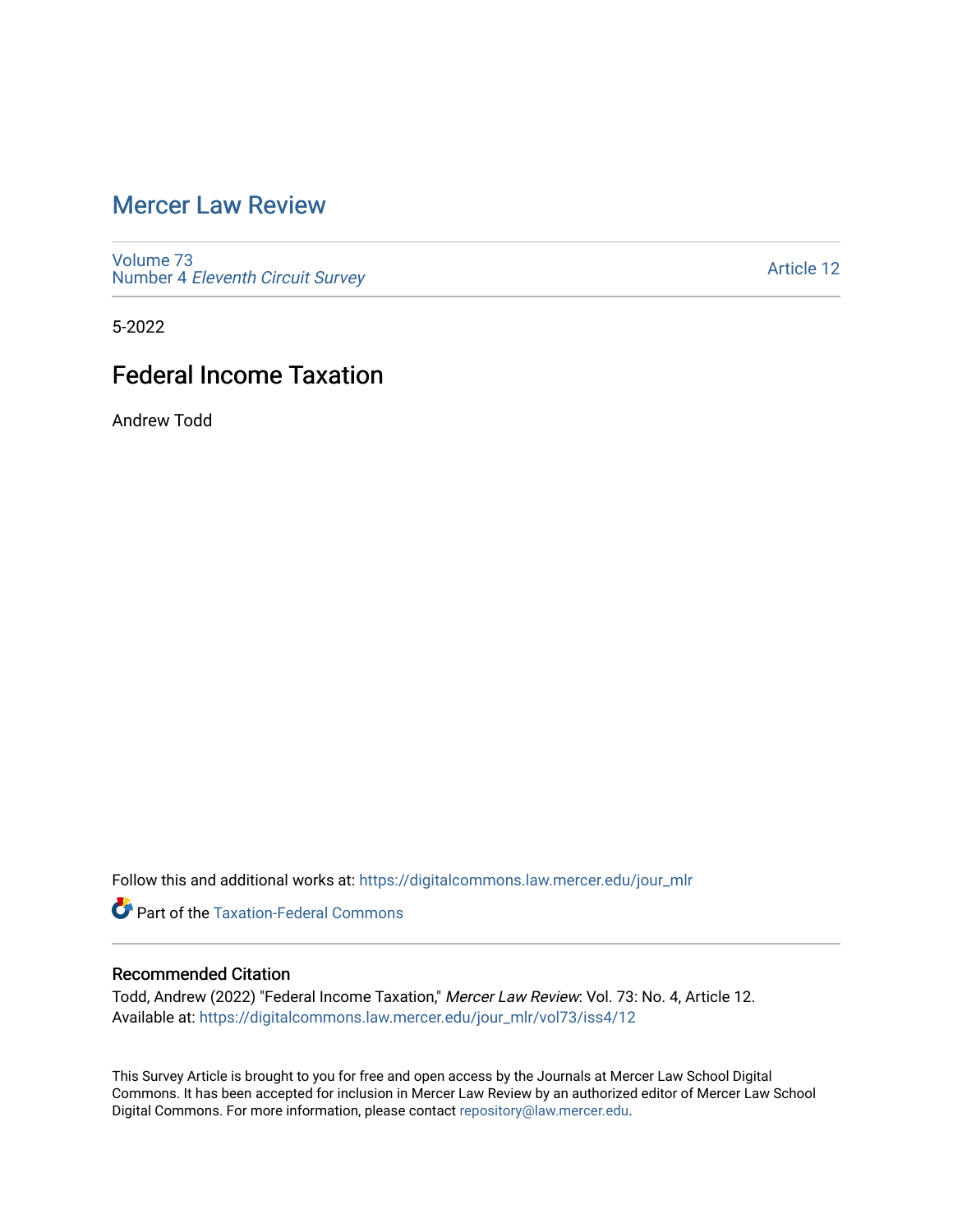# **Federal Income Taxation**

## **Andrew Todd\***

In 2021, the United States Court of Appeals for the Eleventh Circuit handed down several opinions involving U.S. federal income tax issues.<sup>1</sup> Two of the court's published opinions address federal income taxation of conservation easements.2 Conservation easements have been under significant scrutiny by the Internal Revenue Service (IRS), having earned a spot on the "Dirty Dozen" list of tax scams in 2019.3 This Article surveys the two published opinions issued in 2021 involving the U.S. federal income taxation of conservation easements.

## I. INTRODUCTION: TAXATION OF CONSERVATION EASEMENTS

Section 170 of the Internal Revenue Code of 1986 (the Code), was amended in 1980 to provide tax benefits in the form of a charitable contribution deduction for property owners who enter conservation easements.4 Congress established this tax benefit to aid in preserving the nation's rich cultural heritage and vast natural resources at the risk of providing an opportunity for taxpayer abuse.5

A taxpayer is entitled to a charitable contribution deduction upon making a qualified conservation contribution.6 A qualified conservation contribution is the donation (1) of a "qualified real property interest"; (2) to a "qualified organization"; (3) that is made exclusively for a

- 3. I.R.S. News Release IR-2019-182 (Nov. 12, 2019).
- 4. S. REP. NO. 96-1007, at 9–10 (1980).
- 5*. Id.*
- 6. I.R.C. §§ 170(f)(3)(B)(iii), (h)(1).

### 1253

<sup>\*</sup>Associate, King & Spalding, Washington, D.C. Arkansas State University (B.S. Accounting, B.S. Finance, 2013); The University of Alabama (M.B.A., 2019); The University of Alabama School of Law (J.D., 2019); New York University School of Law (LL.M., 2020). Member, State Bar of the District of Columbia, Tennessee, and Virginia.

<sup>1.</sup> For an analysis of the court's cases involving U.S. federal income taxation during the prior Survey period, *see* Nikolai Karetnyi & Ruoxi Zhang, *Federal Income Taxation, 11th Circuit Survey*, 72 MERCER L. REV. 1185 (2021).

<sup>2.</sup> TOT Prop. Holdings, LLC v. Comm'r (*TOT Prop. Holdings II*), 1 F.4th 1354 (11th Cir. 2021); Hewitt v. Comm'r, 21 F.4th 1336 (11th Cir. 2021).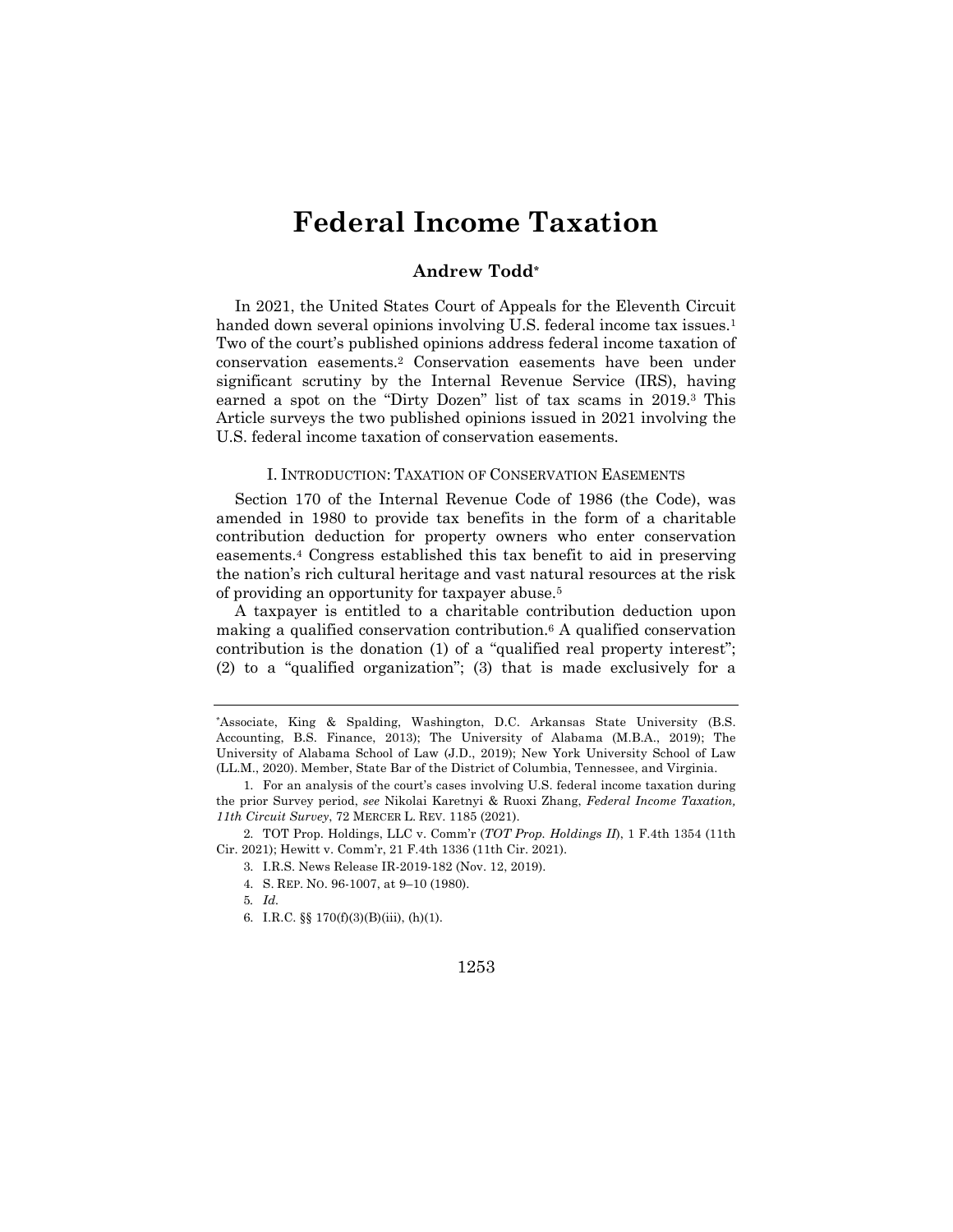conservation purpose; and (4) for which the conservation purpose is protected in perpetuity.7

First, a "qualified real property interest" may be an entire interest in real property—excluding mineral rights, a remainder interest in real property, or a restriction on the use of real property granted in perpetuity.8 For a real property restriction to be enforceable in perpetuity, the donor must have a legally enforceable vested right in the property and the restriction must prevent the donor from using the property in a manner inconsistent with the restriction's conservation purpose.9 Restrictions that expire are insufficient and will disqualify the conservation contribution as a charitable deduction.10 However, restrictions which can only be defeated by remote contingencies unlikely to occur are considered to be "granted in perpetuity."11

Second, under section 170(h) of the Code, a qualified organization may be a governmental unit, <sup>12</sup> an entity receiving substantially all of its support from a governmental unit,<sup>13</sup> certain organizations described in section  $501(c)(3)$  of the Code,<sup>14</sup> or organizations controlled by certain organizations described in section  $501(c)(3)$  of the Code.<sup>15</sup> An organization described in section  $501(c)(3)$  of the Code is a qualified organization if (1) more than one-third of such organization's annual revenue normally consists of more than one-third of its annual support from contributions, grants, charitable gifts, membership fees, and revenues from the performance of its exempt purposes; $^{16}$  and (2) not

9. Treas. Reg. § 1.170A-14(g)(1) (2022).

- 11. Treas. Reg. §§ 1.170A-14(b)(2), (g)(3) (2022).
- 12. I.R.C. §§ 170(b)(1)(A)(v)–(vi), (h)(3)(A).

<sup>7</sup>*. Id*. at (h)(1).

<sup>8</sup>*. Id.* at (h)(2).

<sup>10</sup>*. See id.*

<sup>13</sup>*. Id.*

<sup>14.</sup> I.R.C. § (h)(3)(B).

<sup>15</sup>*. Id.* An organization described in section 501(c)(3) of the Code qualifies if it is: [O]rganized and operated exclusively for religious, charitable, scientific, testing for public safety, literary, or educational purposes, or to foster national or international amateur sports competition (but only if no part of its activities involve the provision of athletic facilities or equipment), or for the prevention of cruelty to children or animals, no part of the net earnings of which inures to the benefit of any private shareholder or individual, no substantial part of the activities of which is carrying on propaganda, or otherwise attempting, to influence legislation . . . and which does not participate in, or intervene in (including the publishing or distributing of statements), any political campaign on behalf of (or in opposition to) any candidate for public office.

I.R.C. § 501(c)(3).

<sup>16.</sup> I.R.C. § 170(h)(3)(B)(i) (citing I.R.C. § 509(a)(2)(A)).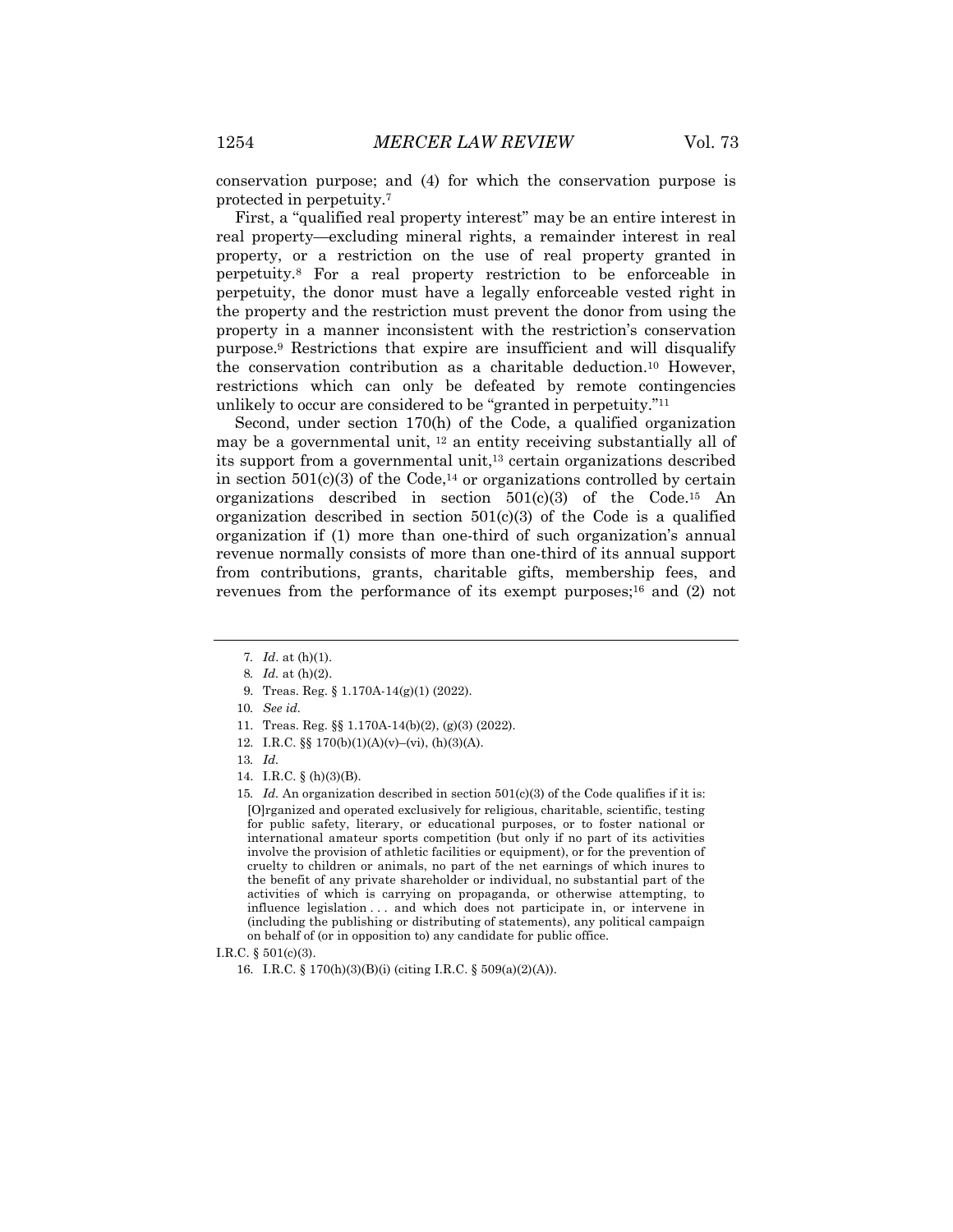more than one-third of such organization's annual support comes from investment income and unrelated business taxable income.17

Next, a qualifying conservation contribution must be made exclusively for conservation purposes. Conservation purposes may include: preservation of land for recreational or educational use by the general public; protection of habitats for wildlife; protection of ecosystems; preservation of open space for the scenic enjoyment of the public pursuant to government conservation plans; or the preservation of certain historically important land or structures.18

Finally, the property's conservation purpose must be "protected in perpetuity" for a contribution to be deemed exclusively for conservation purposes.19 The statute does not define what it means for a conservation purpose to be protected in perpetuity.20 In the absence of statutory guidance, the IRS issued regulations outlining what may meet this requirement. Generally, taxpayers may satisfy this requirement by providing the donee with a legally enforceable right to prohibit the use of the property in a manner inconsistent with the conservation purpose.21

In its regulations, the IRS recognized that circumstances could arise that may justify extinguishment of a restriction, or that parties may simply change their mind and wish to terminate the restriction.22 To address this concern, the regulations allow a restriction to be terminated by a judicial proceeding and to still be treated as protected in perpetuity if: (1) the proceeds of any subsequent sale, exchange, or condemnation "of the property are used by the donee organization in a manner consistent with the conservation purposes of the original contribution";<sup>23</sup> and (2) the parties agree at the time the restriction is granted that the donee will be entitled to a portion of any proceeds from the eventual sale, exchange, or conversion of the property.24 The amount owed to the donee is the same proportion that the restriction's fair market value bears to the unencumbered fair market value of the

<sup>17</sup>*. Id.* Unrelated business taxable income generally consists of income from activities which are not substantially related to the performance of an organization's tax-exempt purpose. I.R.C. § 513(a).

<sup>18.</sup> I.R.C. § 170(h)(4).

<sup>19.</sup> I.R.C. § 170(h)(5)(A).

<sup>20</sup>*. Id.*

<sup>21.</sup> Treas. Reg. § 1.170A-14(g)(1).

<sup>22</sup>*. Id*.

<sup>23</sup>*. Id.* at (g)(6)(i).

<sup>24</sup>*. Id.* at (g)(6)(ii).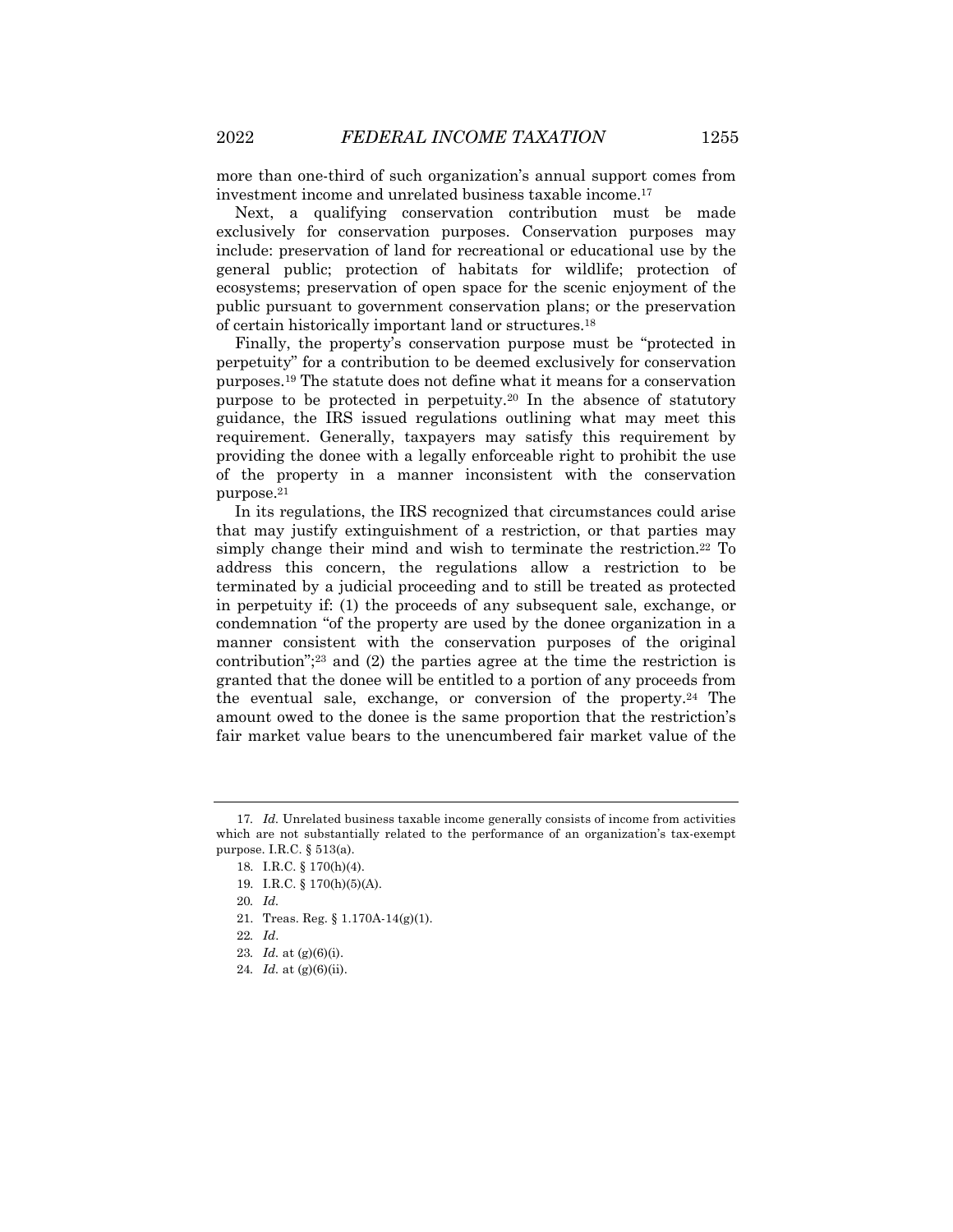property.25 This regulation is the subject of the cases examined in the Article below.

#### II. TOT PROPERTY HOLDINGS, LLC V. COMMISSIONER

#### *A. Factual Background*

George R. Dixon purchased 2,602 acres of undeveloped real estate in rural Van Buren County, Tennessee, for approximately \$1.9 million in 2005.26 Three years later, Dixon transferred 652 of those acres to two limited liability companies that he controlled. The transferred acreage accounted for approximately \$486,000 of the original purchase. In November 2013, the same 652 acres were transferred from Dixon's two limited liability companies to TOT Property Holdings, LLC (Taxpayer).27

After the November 2013 transfer, Taxpayer's total assets included the 652 acres of real property and \$100 cash.28 On December 10, 2013, PES Fund VI, LLC purchased a 98.99% ownership interest in Taxpayer in exchange for \$717,200 in cash and assumed the seller's obligations to make \$322,000 in capital contributions to the Taxpayer, for a total purchase price of \$1,039,200 (the PES Transaction).29

A few weeks later, on December 27, 2013, Taxpayer executed a deed (the Deed) that granted a conservation easement on nearly the entire property to Foothills Land Conservancy (Foothills).30 Section 9.1 of the Deed contained a provision concerning extinguishment of the easement, providing that the easement could only be terminated by appropriate judicial proceedings. If the easement was terminated, Foothills would be entitled to a portion of the proceeds from any termination proceeding "as determined in accordance with Section 9.2 [of the Deed] or 26 C.F.R. Section 1.170A-14, if different."31

Section 9.2 of the Deed prescribed a formula for valuation of the easement in the event of termination.32 The formula provides that the value of the easement at the time of extinguishment is calculated by:

32. *Id.*

<sup>25</sup>*. Id.*

<sup>26</sup>*. TOT Prop. Holdings II*, 1 F.4th at 1357.

<sup>27</sup>*. Id.* at 1357–58.

<sup>28</sup>*. Id.* at 1358.

<sup>29</sup>*. Id*.

<sup>30</sup>*. Id.*

<sup>31.</sup> *Id.*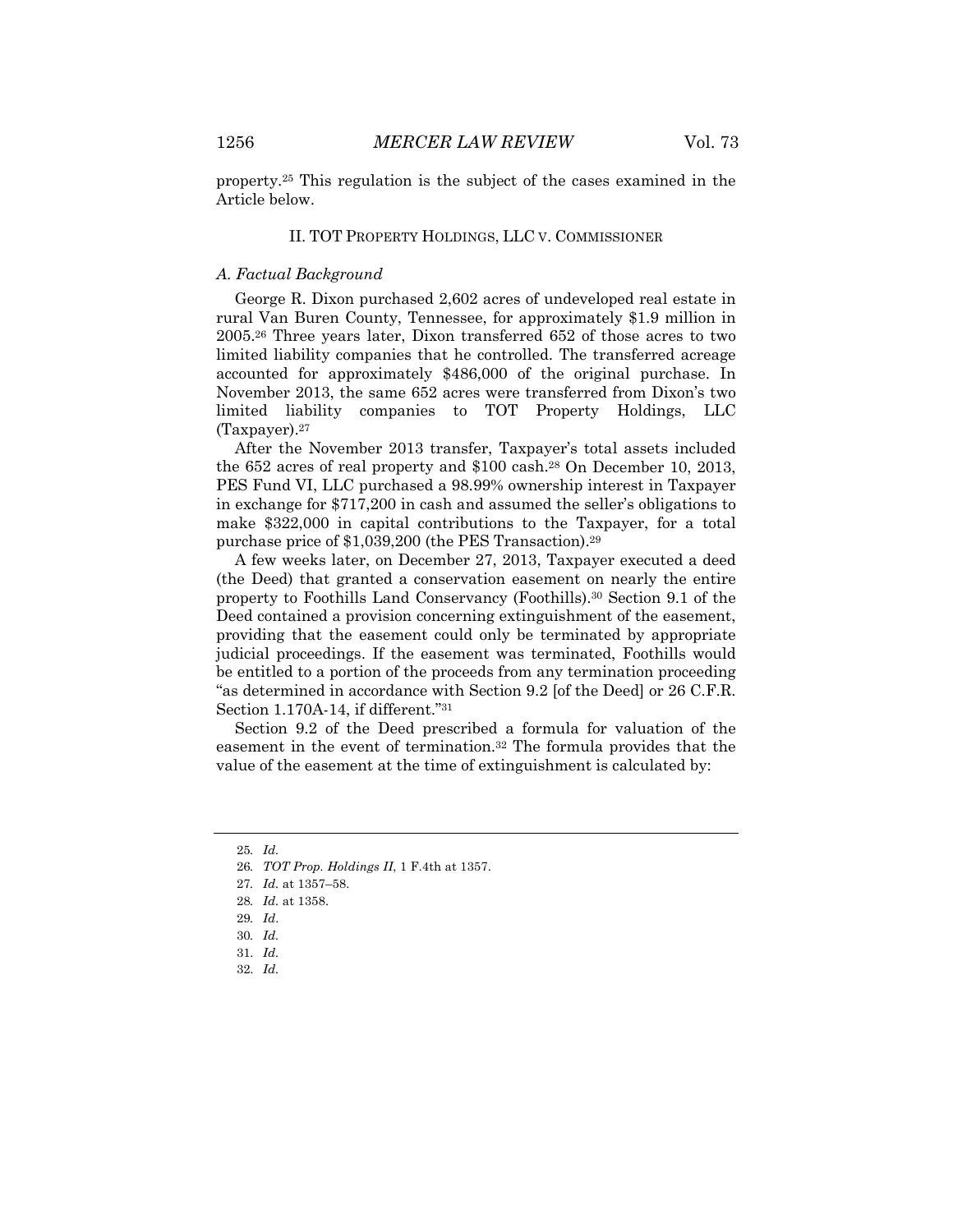[M]ultiplying (a) the fair market value of the Property unencumbered by this Easement (minus any increase in value after the date of this grant attributable to improvements) by (b) a fraction, the numerator of which is the value of this Easement at the time of the grant and the denominator of which is the value of the Property without deduction of the value of this Easement at the time of this grant.<sup>33</sup>

Section 9.2 of the Deed concluded with a statement that the parties "intended that this Section 9.2 be interpreted to adhere to and be consistent with 26 C.F.R. Section 1.170A-14 $(g)(6)(ii)$ ."<sup>34</sup> In effect, this formula subtracts any increase in value attributable to improvements from any extinguishment proceeds. The reduced value would then be multiplied by the defined fraction. As a result, the portion of the extinguishment proceeds that Foothills would receive equals the easement's proportionate value of the unencumbered property at the time of the grant.35

On its partnership tax return for the taxable period ending on December 31, 2013, Taxpayer reported a charitable contribution via conservation easement of \$6.9 million.36 Upon examination, the IRS determined that the easement did not qualify for the claimed charitable contribution deduction and assessed accuracy-related penalties. The IRS sent the Taxpayer a copy of the revenue agent's report and a transmittal letter signed by the examining agent's immediate supervisor, an IRS group manager. That letter stated that the "[revenue agent's] report explains all proposed adjustments including facts, law, and conclusion."37 Approximately two months later, the IRS group manager who signed the transmittal letter signed a form approving the civil penalties recommended in the revenue agent's report.38

The "IRS issued a notice of final partnership administrative adjustment" (FPAA) to Taxpayer in January 2017, disallowing the conservation easement deduction and assessing accuracy-related penalties under section 6662 of the Code.39 The deduction was disallowed due to Taxpayer's failure to establish that the deduction met the statutory requirements or that the value of the deduction was correct as claimed.40 Taxpayer timely challenged the FPAA by filing a

<sup>33</sup>*. Id.* at 1358–59.

<sup>34</sup>*. Id.* at 1359.

<sup>35</sup>*. Id.*

<sup>36</sup>*. Id.*

<sup>37</sup>*. Id.*

<sup>38</sup>*. Id.* at 1359–60.

<sup>39</sup>*. Id.* at 1360.

<sup>40.</sup> *Id.*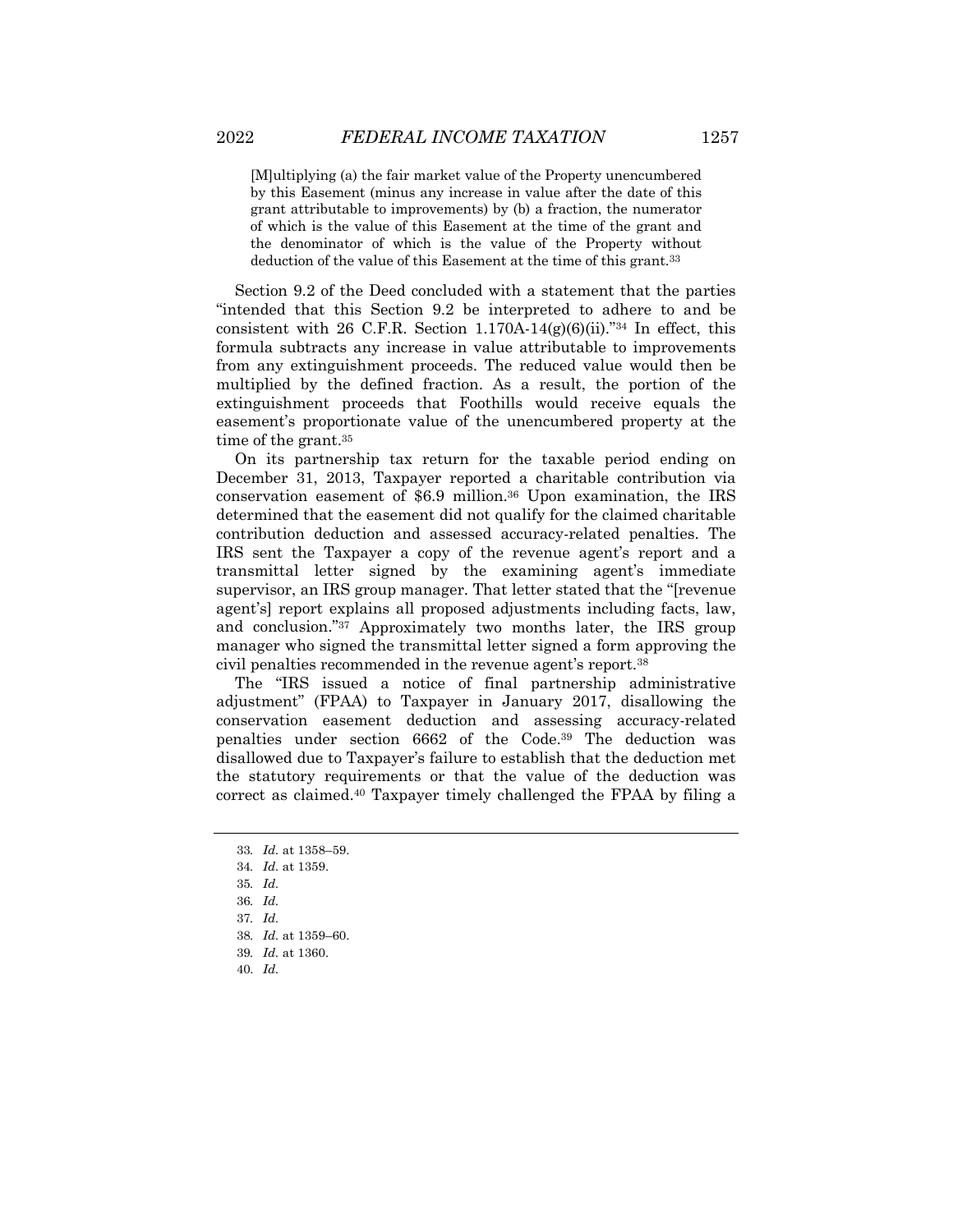petition in the tax court (the tax court case name is the same as the Eleventh Circuit case name).<sup>41</sup> The tax court decided three main issues, holding for the IRS on all three.<sup>42</sup>

## *B. Did the Conservation Easement Protect the Conservation Purpose in Perpetuity?*

First, the tax court determined that the valuation formula in section 9.2 of the Deed was inconsistent with regulatory requirements and that the language in the deed attempting to substitute the preferred formula with regulatory language was an unenforceable "condition subsequent savings clause."43 Thus, according to the tax court, the IRS properly denied the deduction for charitable contribution of the conservation easement because the Deed did not protect the conservation purpose in perpetuity, as required by section  $170(h)(5)$  of the Code.<sup>44</sup>

The Eleventh Circuit began by considering whether the tax court properly determined that the Deed did not protect the conservation purpose of the easement in perpetuity, as required by section 170(h)(5) of the Code.45 The court first examined whether the allocation formula in the Deed differed from allocations provided in the Treasury Regulations.46 Although the Code is silent as to what it means for a conservation purpose to be protected in perpetuity, the Treasury Regulations provide guidance by addressing the possibility of unexpected changes to a property that might undermine its conservation purpose and establishes specific requirements that must be included in the property's deed.47

The regulations require that the donee receive a vested, legally enforceable property right "with a fair market value that is at least equal to the proportionate value that the perpetual conservation restriction at the time of the gift, bears to the value of the property as a whole at that time"; and that the donee "must be entitled to a portion of the proceeds at least equal to that proportionate value of the perpetual conservation restriction" upon the sale, exchange, or involuntary conversion of the property which extinguishes the easement.48 The

<sup>41</sup>*. Id.*; TOT Prop. Holdings, LLC v. Comm'r (*TOT Prop. Holdings I*), No. 5600-17, 2019 WL 11880554, at \*3 (T.C. Nov. 22, 2019).

<sup>42</sup>*. TOT Prop. Holdings II*, 1 F.4th at 1360.

<sup>43</sup>*. TOT Prop. Holdings I*, 2019 WL 11880554 at \*4–6.

<sup>44</sup>*. Id.* at \*6.

<sup>45</sup>*. TOT Prop. Holdings II*, 1 F.4th at 1362.

<sup>46</sup>*. Id.*

<sup>47</sup>*. Id.*

<sup>48</sup>*. Id.* (quoting Treas. Reg. § 1.170A-14(g)(6)(i) to (ii)).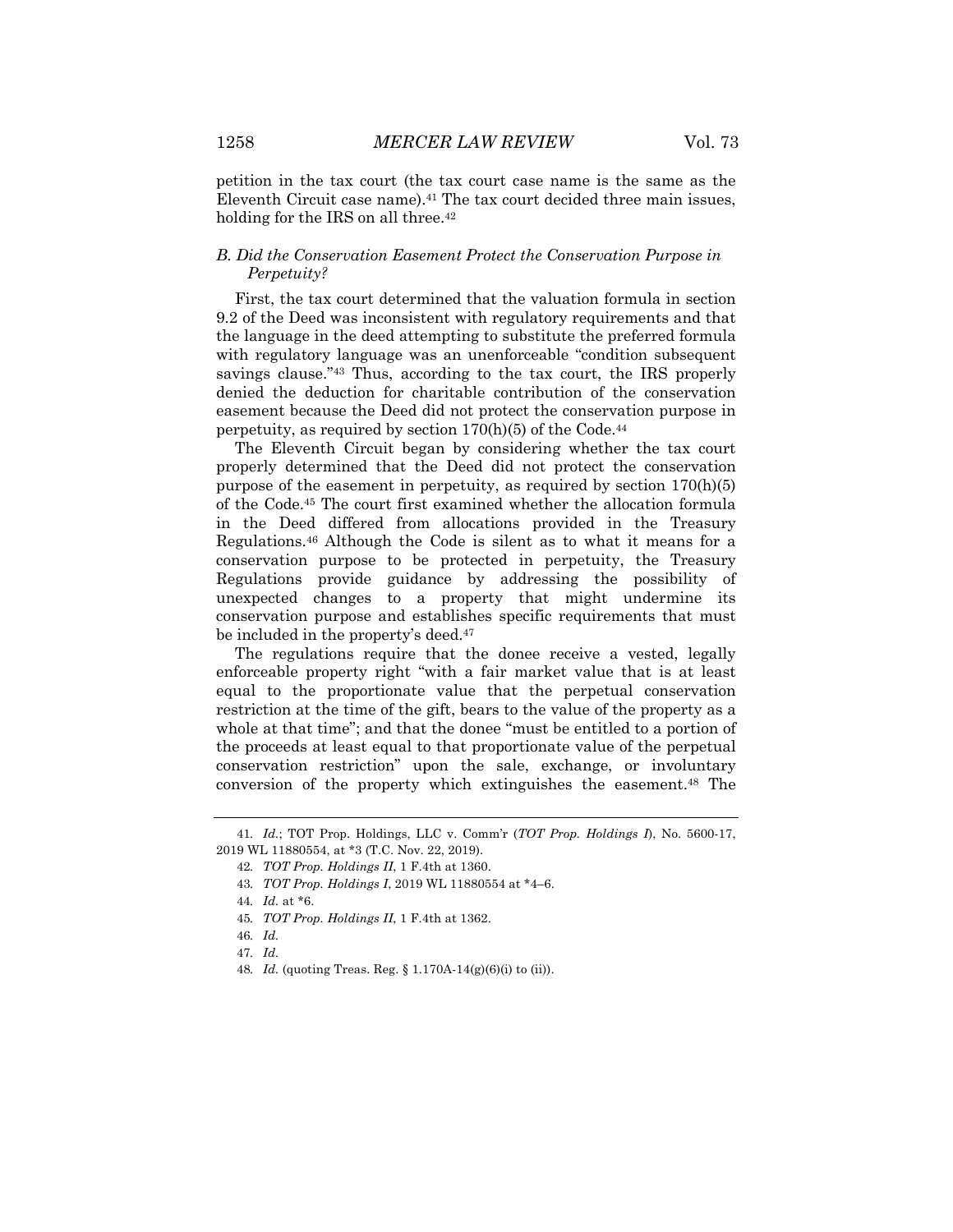court determined that the regulations do not permit any reductions for the value of improvements such as those contained in the Deed.49 Following an examination of recent case law, the court noted that other courts had reached the same conclusion.50 Accordingly, the court concluded that the formula in the Deed did not comply with regulatory requirements.51

Taxpayer argued that any contradictory language in the Deed was overridden by the regulation, pointing to the language of sections 9.1 and 9.2 of the Deed.52 According to Taxpayer, these provisions were interpretive and required the Deed to be construed so that it complied with the regulations.<sup>53</sup>

In addressing Taxpayer's argument, the court discussed the difference between interpretive provisions and "condition[s] subsequent savings clauses."54 Condition subsequent savings clauses "seek to 'recharacterize the nature of the transaction in the event of a future' occurrence [and] 'will be disregarded for federal tax purposes.'"55 Conversely, interpretive clauses will be upheld because they simply help illustrate and are not dependent upon subsequent adverse action before being operative.56

The court discussed two Fourth Circuit cases it found helpful in determining whether clauses are valid interpretive provisions or invalid savings clauses.57 In *Belk v. Commissioner*,58 the taxpayers challenged the disallowance of a deduction for a conservation easement.59 The deed granting the easement contained a clause stating that the donee "shall have no right or power to agree to any amendments... that would result in this Conservation Easement failing to qualify . . . as a qualified conservation contribution under Section 170(h) of the Internal Revenue

<sup>49</sup>*. Id.* at 1363.

<sup>50</sup>*. Id.* at 1363–64 (discussing PPBM-Rose Hill, Ltd. v. Comm'r, 900 F.3d 193 (5th Cir. 2018); then Coal Prop. Holdings, LLC v. Comm'r, 153 T.C. 126 (2019)).

<sup>51</sup>*. Id.* at 1366.

<sup>52</sup>*. Id.* at 1364. Recall, that section 9.1 of the Deed provides that Treasury Regulation 1.170A-14 would apply in determining Foothill's share of extinguishment proceeds, rather than section 9.2 of the Deed, "if different." *Id.* at 1359. Also recall the language in section 9.2 of the Deed states that the parties intended for that section to be consistent with Treasury Regulation Section 1.170A-14(g)(6)(ii). *Id.* at 1359.

<sup>53</sup>*. Id.* at 1364.

<sup>54</sup>*. Id.* at 1364–65 (citing Belk v. Comm'r, 774 F.3d 221, 229 (4th Cir. 2014)).

<sup>55</sup>*. Id.* at 1364 (quoting *Belk*, 774 F.3d at 229).

<sup>56</sup>*. Id.* (citing *Belk*, 774 F.3d at 230).

<sup>57</sup>*. Id.* at 1365–66.

<sup>58.</sup> 774 F.3d 221 (4th Cir. 2014).

<sup>59</sup>*. Id.* at 228.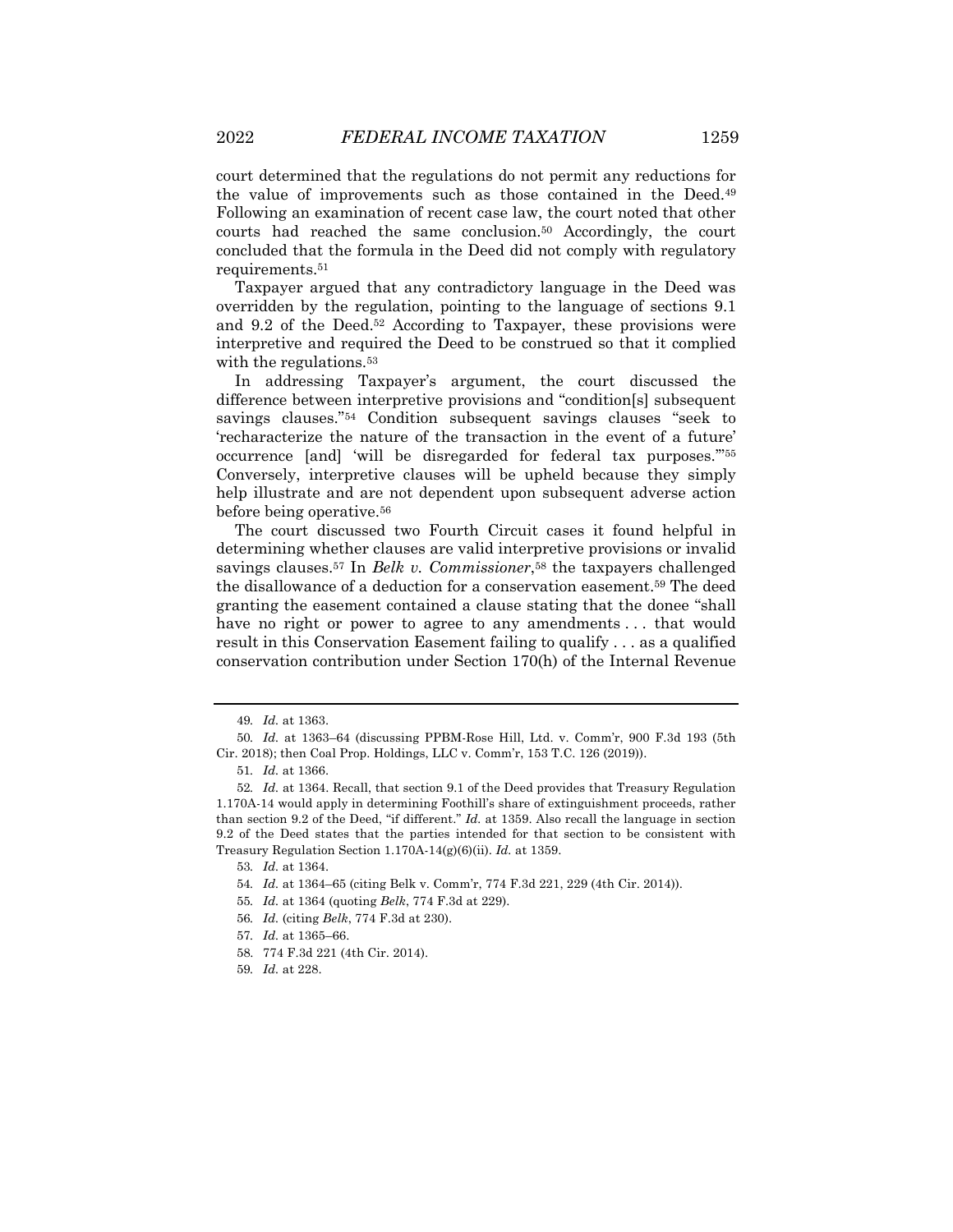Code and applicable regulations."60 The taxpayers in that case argued that this clause ensured regulatory compliance, notwithstanding actual noncompliance with section  $170(h)(2)(C)$  of the Code.<sup>61</sup>

The Fourth Circuit held that the clause was unenforceable because its operation depended on a future occurrence, effectively asking the court to void the offending language and preserve the tax benefit absent any interpretive question in need of clarification.62 According to the Fourth Circuit, applying the savings clause would "hamper the [IRS's] enforcement power," leading to tax collection "grind[ing] to a halt."<sup>63</sup>

In the second case, *Commissioner v. Procter*,<sup>64</sup> the Fourth Circuit considered whether language in a trust indenture was effective to avoid the possibility of gift tax.65 In that case, the applicable trust instrument stated:

[I]n the event it should be determined by final judgment or order of a competent federal court of last resort that any part of the transfer in trust hereunder is subject to gift tax, it is agreed by all the parties hereto that in that event the excess property hereby transferred which is decreed by such court to be subject to gift tax, shall automatically be deemed not to be included in the conveyance in trust hereunder and shall remain the sole property of Frederic W. Procter free from the trust hereby created.<sup>66</sup>

The Fourth Circuit reversed the decision of the tax court, holding that the clause was invalid.67 According to the Fourth Circuit, "condition[s] which involve[] [that] sort of trifling with the judicial process cannot be sustained."68 If the clause were to be enforced, it would discourage tax collection because attempts to collect the tax would result in the tax being defeated—a lose-lose for the government.69 Accordingly, such a condition subsequent was contrary to public policy and would not be enforced.70

70. *Id.*

<sup>60.</sup> *Id.*

<sup>61.</sup> *Id.* at 228–29.

<sup>62.</sup> *Id.* at 229.

<sup>63.</sup> *Id.* at 230.

<sup>64.</sup> 142 F.2d 824 (4th Cir. 1944).

<sup>65.</sup> *Id.* at 825–26.

<sup>66.</sup> *Id.* at 827.

<sup>67.</sup> *Id.* at 828.

<sup>68.</sup> *Id.* at 827.

<sup>69.</sup> *Id.*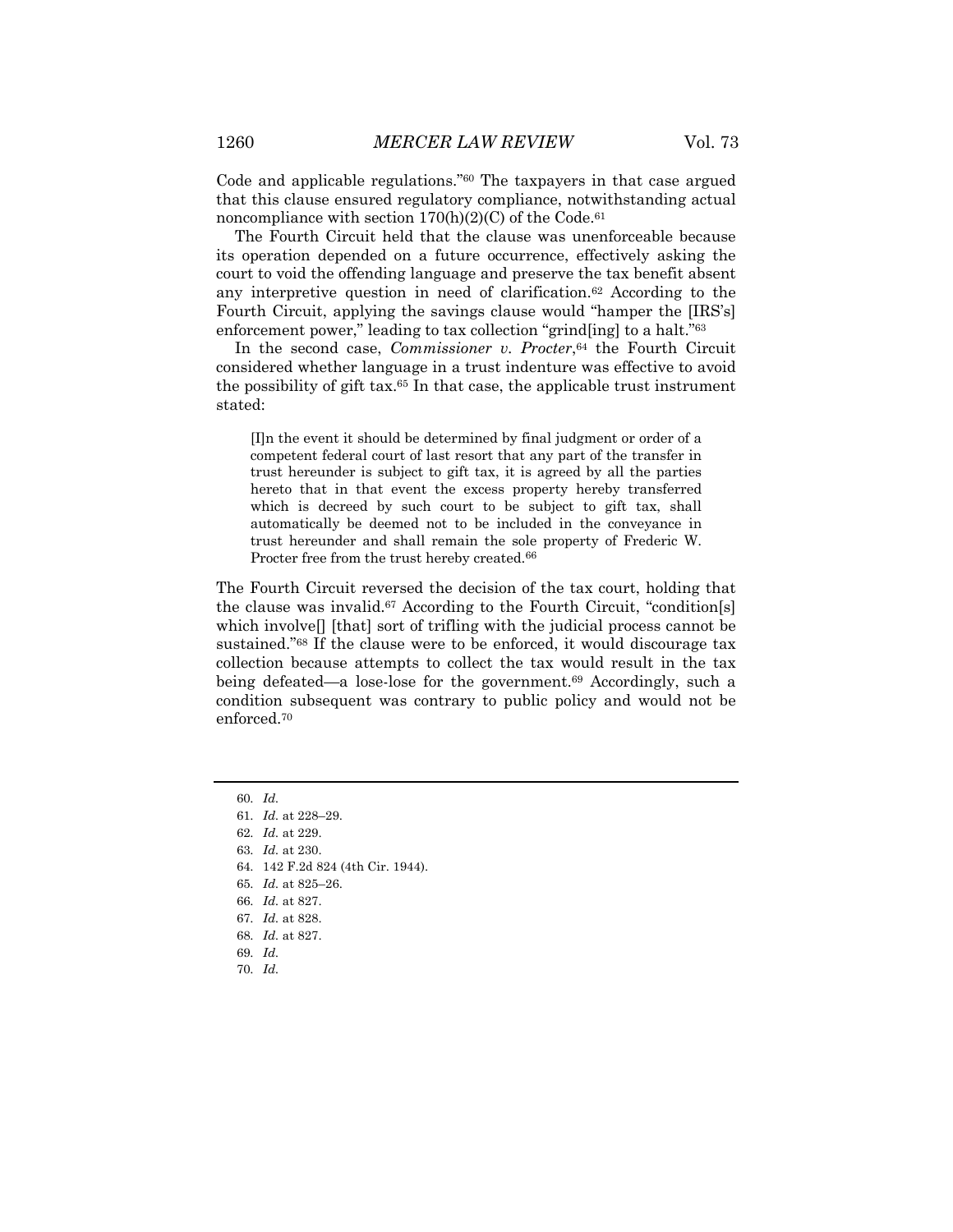In addition to the cases reviewed from the Fourth Circuit, the Eleventh Circuit noted that the tax court had also refused to enforce such savings clauses.<sup>71</sup> Indeed, when confronted with nearly identical language in a deed just two years earlier, the tax court refused to enforce a savings clause which would have replaced deficient language with the regulatory provisions, thereby preserving a tax benefit.<sup>72</sup>

Armed with these cases, the Eleventh Circuit proceeded to uphold the tax court's determination that the savings clause was unenforceable.73 The formula in section 9.2 of the Deed was clear, unambiguously providing that the value attributable to improvements will be subtracted from extinguishment proceeds before allocating such proceeds to the donee.<sup>74</sup> Thus, there was no ambiguity to interpret.<sup>75</sup> Absent any ambiguity, the clause's only function was to nullify the deficient language and although the clause contemplated application of the regulatory language, the regulatory language would only apply if it is "different" from the preferred formula—an "impermissibl[e] 'countermand [to] the plain text of the [] deed.'"76 Moreover, the regulatory formula only applied if the IRS or a court subsequently determined that the preferred formula was deficient, thereby preventing Foothills's property right from being "immediately vested" as required by the regulation.77 Accordingly, the court affirmed the tax court's decision upholding the IRS's disallowance of Taxpayer's charitable contribution deduction.78

#### *C. Was the Tax Court's Valuation of the Easement Clearly Erroneous?*

After upholding the tax court's determination that the Deed did not satisfy the requirements to preserve the conservation purpose of the easement in perpetuity, the Eleventh Circuit proceeded to address Taxpayer's argument that the tax court's valuation of the easement was clearly erroneous.79 Taxpayers generally are liable for an accuracyrelated penalty if certain valuation misstatements result in an underpayment of federal income tax.80 If a valuation is 150% or more of

<sup>71.</sup> *TOT Prop. Holdings II*, 1 F.4th at 1366.

<sup>72.</sup> *Coal Prop. Holdings, LLC*, 153 T.C. at 144.

<sup>73.</sup> *TOT Prop. Holdings II*, 1 F.4th at 1374.

<sup>74.</sup> *Id.*at 1367.

<sup>75.</sup> *Id.*

<sup>76.</sup> *Id.* (quoting *Coal Prop. Holdings, LLC*, 153 T.C. at 141).

<sup>77.</sup> *Id.*

<sup>78.</sup> *Id.*at 1368.

<sup>79.</sup> *Id.*

<sup>80.</sup> I.R.C. §§ 6662(a), (b)(3).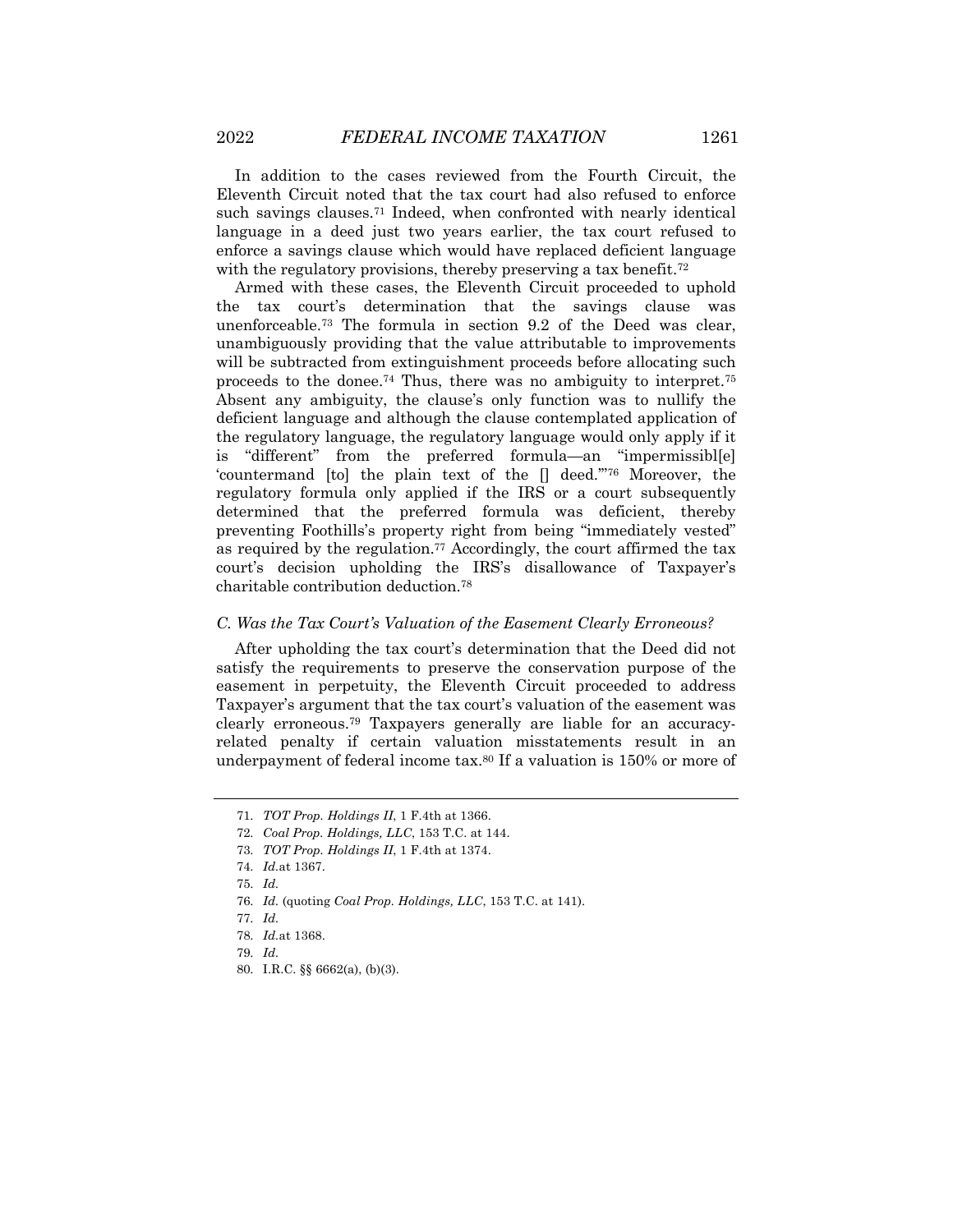the correct value, the misstatement is a "substantial valuation misstatement" and will result in assessment of a 20% accuracy-related penalty.81 If the valuation is 200% or more of the correct value, the misstatement is a "gross valuation misstatement[]," which results in an assessment of a 40% accuracy-related penalty.82

Because it was confronted with a challenge to an IRS accuracyrelated penalty assessment, the tax court had to determine the correct value of the easement, which is generally a mixed question of fact and law.83 However, on appeal, Taxpayer challenged only the tax court's factual determinations.84 Thus, the Eleventh Circuit's review was limited to whether the valuation was clearly erroneous. Specifically, the court had to determine whether the tax court's determination of the property's highest and best use before donation was clearly erroneous.85

Both parties submitted expert evidence regarding the valuation of the easement and its highest and best use before donation.<sup>86</sup> Taxpayer's expert determined that the pre-donation highest and best use of the property was as for "low density destination mountain resort residential development" and was valued at \$3,913,000.87 Post-donation the highest and best use was for recreation and timber revenue worth \$1,181,000. <sup>88</sup> This resulted in a fair market value of \$2,732,000 for the easement.89 The IRS's expert determined that the property's highest

86*. Id.* at 1370–71. When determining the fair market value of a conservation easement in the absence of comparable market sales, the "before-and-after" method of valuation is generally used. Treas. Reg.  $\S 1.170A-14(h)(3)(i)$ . This method determines the fair market value of the easement by comparing the "difference between the fair market value of the property pre and post encumbrance" based on the highest and best use of the property in each instance. Pine Mtn. Pres. v. Comm'r, 978 F.3d 1200, 1211 (11th Cir. 2020). The highest and best use of a property is one that is a "reasonable and probable use that supports the highest present value," focused on "the highest and most profitable use for which the property is adaptable and needed or likely to be needed in the reasonably near future." *TOT Prop. Holdings II*, 1 F.4th at 1369 (quoting *Palmer Ranch*, 812 F.3d at 987 (quoting Symington v. Comm'r, 87 T.C. 892, 897 (1986))). When the parties propose different uses, courts consider chances that the property will achieve the proposed use in the near future, the risk of the use, and hypothetical buyers' willingness to pay. *Id.* at 1369–70 (citing *Palmer Ranch*, 812 F.3d at 1000).

<sup>81.</sup> I.R.C. §§ 6662(a), (e)(1)(A).

<sup>82.</sup> I.R.C. §§ 6662(h)(1), (h)(2)(A)(i).

<sup>83.</sup> Palmer Ranch Holdings Ltd. v. Comm'r, 812 F.3d 982, 994 (11th Cir. 2016).

<sup>84</sup>*. TOT Prop. Holdings II*, 1 F.4th at 1369.

<sup>85</sup>*. Id.* at 1370. Taxpayer's challenge was limited to the pre donation value of the easement. *Id.*

<sup>87</sup>*. TOT Prop. Holdings I,* 2019 WL 11880554 at \*7.

<sup>88</sup>*. TOT Prop. Holdings II*, 1 F.4th at 1368.

<sup>89</sup>*. Id.*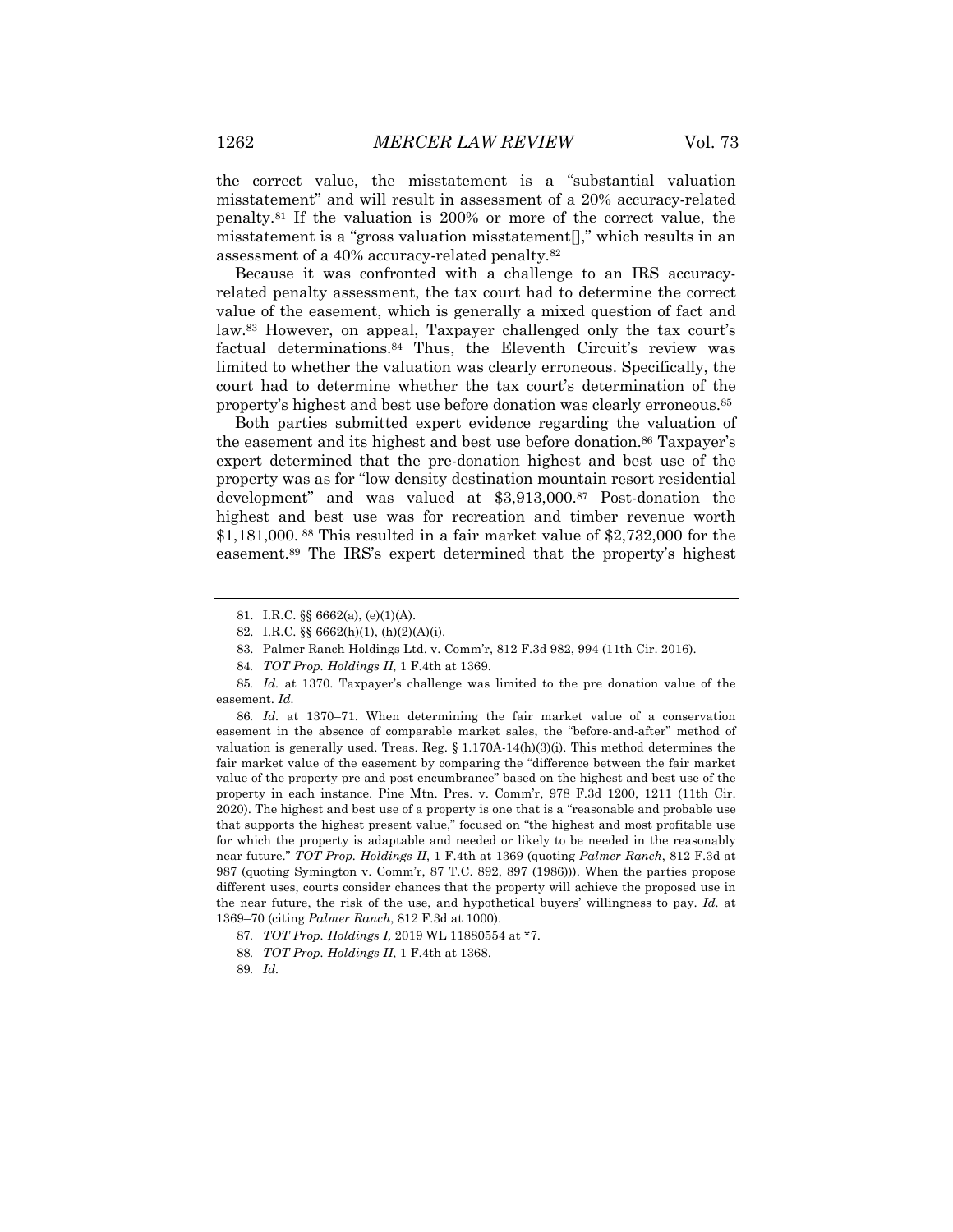and best use both before and after donation was for recreation and timber revenue and that the pre and post-donation values were \$1,128,000 and \$632,000, respectively, representing a fair market value of \$496,000 for the easement.90

The tax court found the IRS expert more credible, characterizing some of the conclusions presented by Taxpayer's expert as improbable.<sup>91</sup> The tax court also noted that other evidence, particularly the PES Transaction—of which the IRS expert was not aware—corroborated the IRS expert's conclusions.92 Accordingly, the tax court adopted the IRS's valuation and upheld the assessment of accuracy-related penalties.<sup>93</sup>

The court concluded that the tax court's valuation was not clearly erroneous.94 First, the PES Transaction provided overwhelming support for the tax court's valuation.95 The IRS's expert had no knowledge of the PES Transaction, yet his valuation was only \$78,297 greater than the value implied in the PES Transaction.<sup>96</sup> In contrast, Taxpayer's expert valued the property \$2,863,297 higher than the value implied in the PES Transaction. Neither party challenged the PES Transaction as being other than an arm's-length sale.97 Thus, the existence of an arm'slength sale only seventeen days before the donation of the conservation easement provided strong support for both the highest and best use and the dollar valuation.98

Additionally, the property was located in an undeveloped rural area.99 The property lacked mountains and large bodies of water, containing only two streams which were frequently dry. There was no hospital in the county, the nearest highway was over thirty miles away, and the property did not have public water access. Moreover, other proposed developments in the area had failed. This evidence led the tax court to determine that Taxpayer's proposed highest and best use as a low-density mountain resort was "highly unlikely."100 The Eleventh Circuit agreed, noting that "ample evidence" supported the tax court's findings and that Taxpayer "fail[ed] woefully to demonstrate clear

<sup>90</sup>*. TOT Prop. Holdings I*, 2019 WL 11880554 at \*6.

<sup>91</sup>*. Id.* at \*8–9.

<sup>92</sup>*. Id.* at \*8.

<sup>93</sup>*. Id.* at \*11.

<sup>94</sup>*. TOT Prop. Holdings II*, 1 F.4th at 1368.

<sup>95</sup>*. Id.* at 1371.

<sup>96</sup>*. Id.* at 1370.

<sup>97</sup>*. Id.* at 1371.

<sup>98</sup>*. Id.*

<sup>99</sup>*. Id.* at 1370.

<sup>100</sup>*. Id.*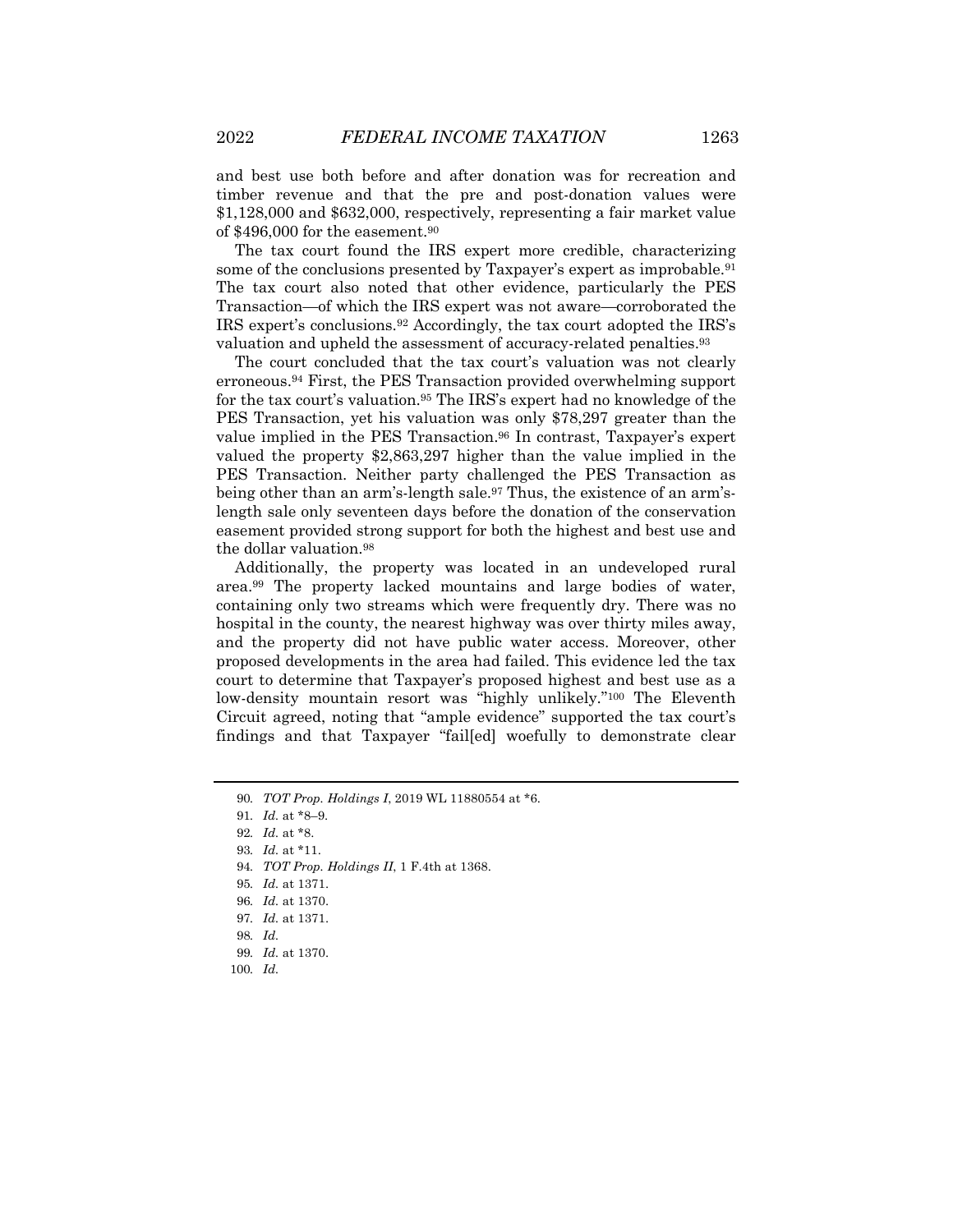error."101 Accordingly, the Eleventh Circuit concluded that the tax court's valuation was not clearly erroneous and that the tax court appropriately upheld the imposition of accuracy-related penalties.102

## *D. Did the Supervisor's Cover Letter Satisfy the Supervisory Approval Requirement?*

Finally, the court addressed Taxpayer's argument that the IRS failed to comply with the approval requirements for the imposition of penalties.103 Under section 6751 of the Code,104 the IRS cannot assess a penalty absent written approval of the recommending individual's immediate supervisor, or such appropriately designated superior officers. No particular form is required; rather, all that the statute requires is that the assessment be approved (1) in writing and (2) by a manager—namely, the recommending individual's immediate supervisor or higher.<sup>105</sup>

The tax court concluded that the transmittal letter accompanying the revenue agent's report satisfied the approval requirement, and the Eleventh Circuit agreed.106 The transmittal letter stated that a copy of the revenue agent's report was enclosed and that "the report [contains] all proposed adjustments including facts, law, and conclusion," and the revenue agent's supervisor signed the transmittal letter.107 The reasonable inference here was that the supervisor who signed the letter approved the adjustments and penalties proposed in the report.108 Taxpayer could point to no caselaw in support of its argument that the transmittal letter was insufficient or that alternative documentation was required.109 Accordingly, the Eleventh Circuit affirmed the tax court's decision on this issue.110

#### *E. Conclusion*

The court's decision in *TOT Property Holdings* provides a preview of what participants in conservation easement transactions can expect to

105*. Id.*; *see also PBBM-Rose Hill*, 900 F.3d at 213.

109*. Id.* at 1373.

<sup>101</sup>*. Id.* at 1371.

<sup>102</sup>*. Id.* at 1372.

<sup>103</sup>*. Id.*

<sup>104.</sup> I.R.C. § 6751(b)(1).

<sup>106</sup>*. TOT Prop. Holdings II*, 1 F.4th at 1372.

<sup>107</sup>*. Id.* (alteration in original).

<sup>108</sup>*. Id.* at 1372–73.

<sup>110</sup>*. Id.* at 1374.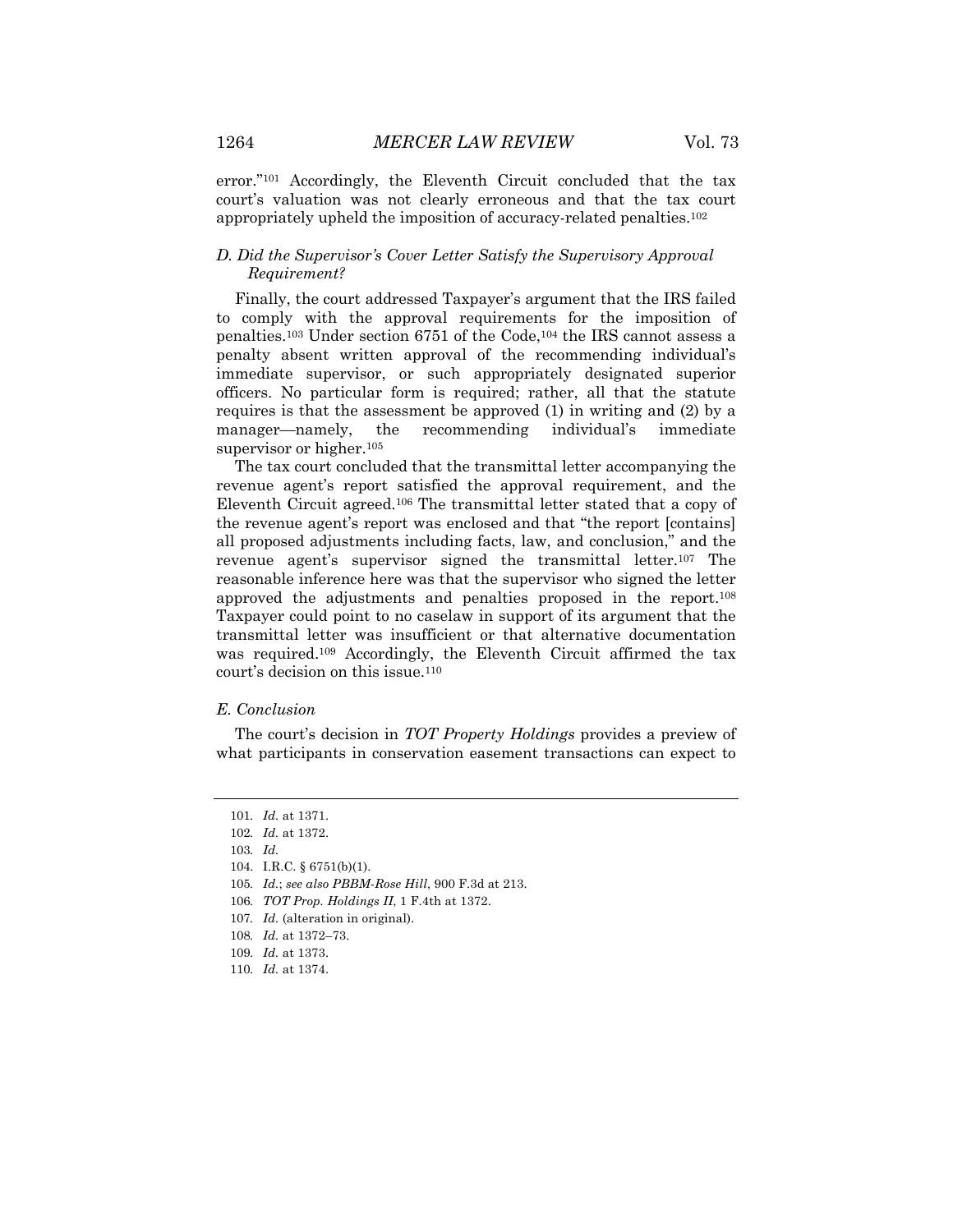experience. The IRS will examine these transactions with close scrutiny, seeking to strictly apply the law.<sup>111</sup> The court has

demonstrated a commitment to narrow construction of the conservation easement provisions, so taxpayers should expect little wiggle room in these transactions. Although it remains to be seen how the conservation easement arena will play out,<sup>112</sup> taxpayers can expect this outcome to embolden the IRS in its efforts to combat attempted abuses.

## III. HEWITT V. COMMISSIONER

In *Hewitt v. Commissioner*,113 the Eleventh Circuit was again called upon to determine whether the tax court properly denied taxpayers' deductions arising from donation of a conservation easement.<sup>114</sup> Given that the same regulation at issue in *TOT Prop. Holdings II* had a major role in this case, one would have expected a similar result. This time, however, the taxpayers challenged the validity of the applicable regulation.115 Concluding that the regulation was invalid, the Eleventh Circuit reversed the tax court and remanded the case for further proceedings.116

#### *A. Factual Background*

David and Tammy Hewitt were residents of Randolph County, Alabama.117 Beginning in 1997, David Hewitt acquired approximately 232 acres of his family's farmland from his sister in a series of three transactions. In 2001, David acquired an additional 25 acres of land adjacent to the acres acquired from his sister. David used a portion of these 257 acres (the Property), the total acreage, as a cattle ranch. The remainder of the Property consisted of wooded areas with steep terrain. On December 28, 2012, David donated an easement on the Property to Pelican Coast Conservancy, Inc. The deed granting such easement contained restrictions aimed at forever retaining the Property "predominately in its natural condition," but the Hewitts were permitted to construct certain improvements on the Property.118

<sup>111.</sup> *See generally TOT Prop. Holdings II*, 1 F.4th 1354.

<sup>112.</sup> *See infra* Part III.

<sup>113.</sup> 21 F.4th 1336 (11th Cir. 2021).

<sup>114.</sup> *Id.* at 1338.

<sup>115.</sup> *Id.* at 1338–39.

<sup>116.</sup> *Id.* at 1353.

<sup>117.</sup> *Id.* at 1339.

<sup>118.</sup> *Id.* at 1339–40.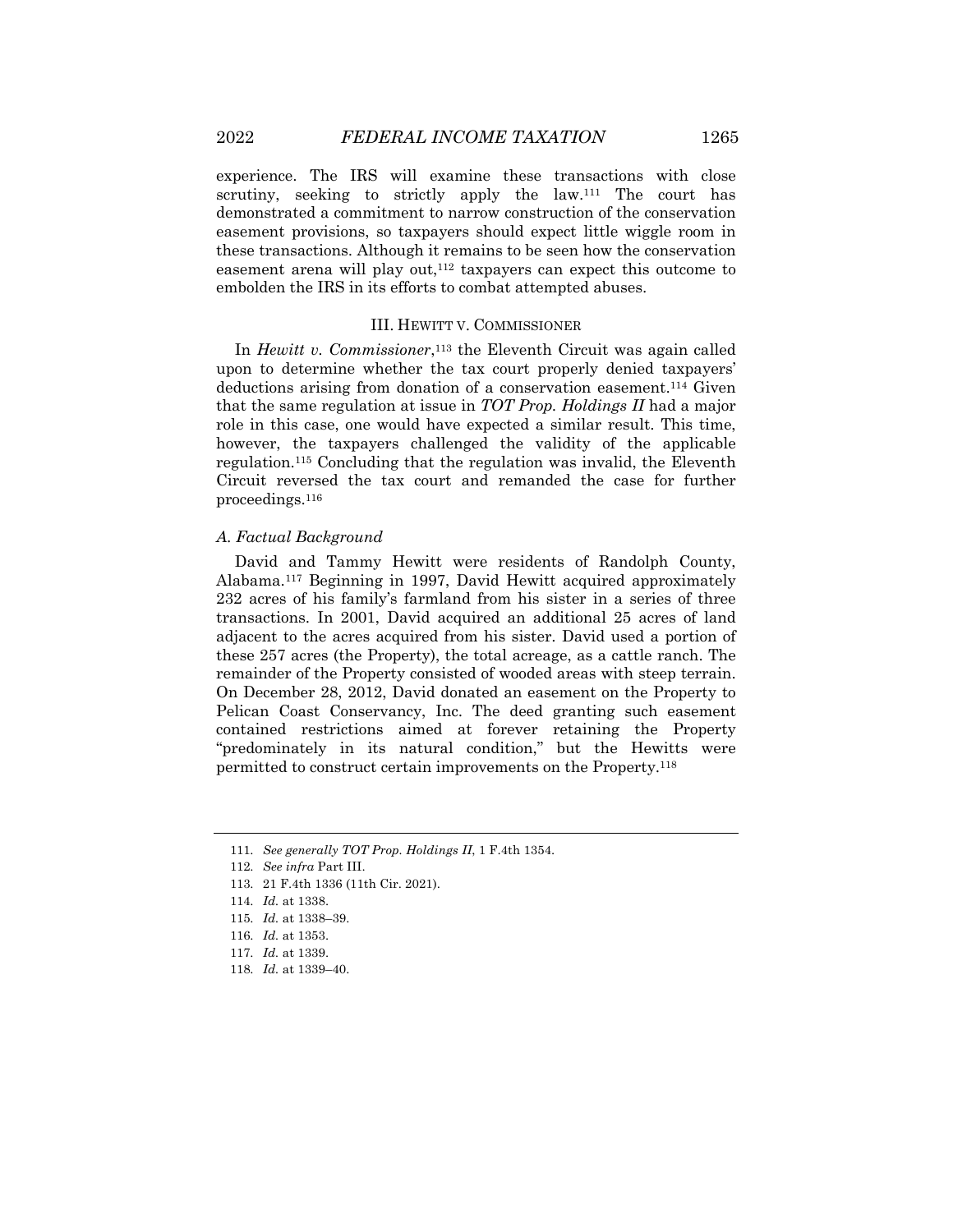The deed contained a section governing judicial extinguishment of the easement.119 Section 15.1 of the deed provided that the easement could only be extinguished by appropriate judicial proceedings. If the easement was appropriately terminated, the donee was entitled to receive a portion of the extinguishment proceeds "at least equal to the perpetual conservation restriction's proportionate value," which was to be determined according to section  $15.2^{120}$  Section 15.2 of the deed stated that the donee's share of the extinguishment proceeds was to be calculated by subtracting out the value attributable to improvements, then multiplying the reduced amount by the ratio of the easement's value at the time of the grant to the unencumbered Property value at the time of the grant.121

On their jointly filed federal income tax return for tax year 2012, the Hewitts reported a charitable contribution deduction for donation of the easement totaling \$2.788 million.122 Due to limitations on charitable contribution deductions,<sup>123</sup> only a portion of the  $$2.788$  million deduction was properly deductible in tax year 2012.124 The remaining balance was to be carried forward and deducted in tax years 2013 and 2014, as appropriate.125 The Hewitts' returns were selected for examination. In August 2017, the IRS issued a statutory notice of deficiency disallowing the claimed charitable contribution deduction for tax years 2012, 2013, and 2014, as well as assessing accuracy-related penalties under section 6662 of the Code.126

The Hewitts timely petitioned the tax court, challenging the disallowance of the charitable contribution deductions related to the donation of the easement.127 In the tax court proceedings, the Commissioner argued that the deed granting the easement did not comply with the requirements of Treasury Regulation  $\S 1.170A-14(g)(6)$ (the Extinguishment Regulation), because the formula in section 15.2 of the deed provided for subtracting the value of improvements when

- 122. *Id.* at 1340–41.
- 123. I.R.C. § 170(b)(1)(E)(i).
- 124. *Hewitt*, 21 F.4th at 1340–41.
- 125. *Id.* at 1341.
- 126. *Id.*; I.R.C. § 6662.
- 127. *Hewitt*, 21 F.4th at 1341.

<sup>119</sup>*. Id.* at 1340.

<sup>120.</sup> *Id.*

<sup>121.</sup> *Id.*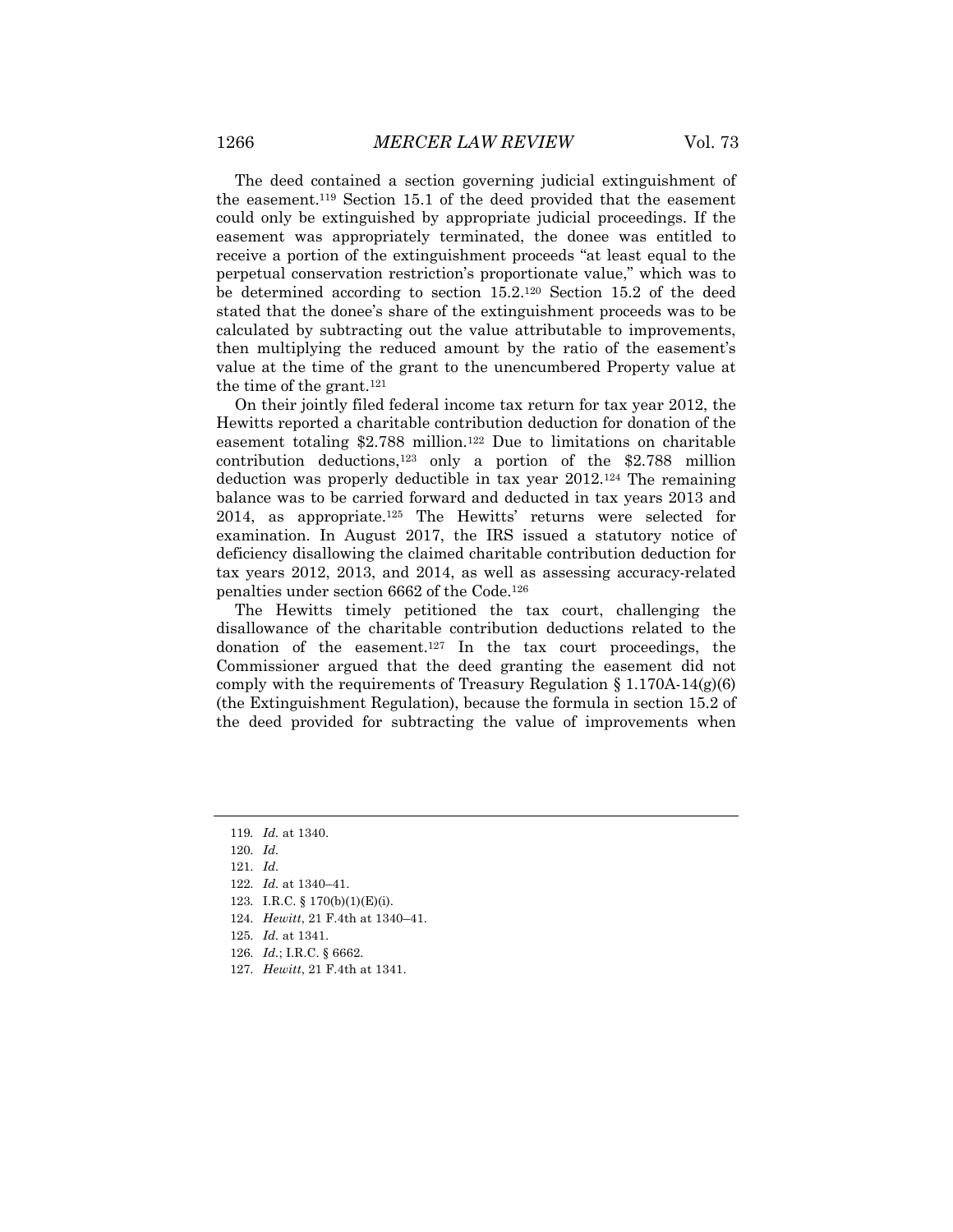allocating extinguishment proceeds to the donee.128 The Hewitts argued that the Extinguishment Regulation was invalid.129

The tax court upheld the Commissioner's disallowance of the Hewitts' charitable contribution deductions.130 It explained that the Extinguishment Regulation does not permit for the value of post-donation improvements to be subtracted when allocating extinguishment proceeds to the donee.<sup>131</sup> Thus, the court quickly determined that the requirements for a deduction were not satisfied because section 15.2 of the deed provided for subtraction of the value of post-donation improvements before determining the donee's share of extinguishment proceeds.132 Moving on to the validity of the Extinguishment Regulation, the tax court rejected the Hewitts' challenge.133

## *B. Was the Extinguishment Regulation Arbitrary and Capricious for Failing to Comply with the Administrative Procedure Act Procedural Requirements?*

Because the tax court found that the Hewitts were not liable for accuracy-related penalties,134 the sole issue before the Eleventh Circuit was the validity of the Extinguishment Regulation. <sup>135</sup> The Hewitts argued that the U.S. Department of Treasury (Treasury) received significant comments in response to its proposed version of the Extinguishment Regulation, and that the Treasury's failure to respond to those comments rendered the Extinguishment Regulation invalid. The Commissioner asserted that none of the comments mentioned by the Hewitts were significant and the Treasury was not required to respond because those comments did not "cast[] doubt on the regulation's reasonableness."136

After giving a brief primer on the Administrative Procedure Act (APA),137 the court began by examining the history of the

<sup>128.</sup> *Id.*

<sup>129.</sup> *Id.*

<sup>130</sup>*. Hewitt v. Comm'r*, 119 T.C.M. (CCH) 1593, T.C. Memo. 2020-89, at \*14–15 (2020).

<sup>131</sup>*. Id.* at \*14.

<sup>132</sup>*. Id.*

<sup>133</sup>*. Id.* at \*24.

<sup>134</sup>*. Id.* at \*44.

<sup>135</sup>*. Hewitt*, 21 F.4th at 1347.

<sup>136</sup>*. Id.*

<sup>137</sup>*. Id.* at 1342-43. The APA generally requires that federal agencies follow prescribed procedures when issuing regulations that have the force and effect of law. 5 U.S.C. § 551. Agencies must first publish a "notice of proposed rulemaking," generally in the Federal Register. *Hewitt*, 21 F.4th at 1342 (citing Perez v. Mortg. Bankers Ass'n, 575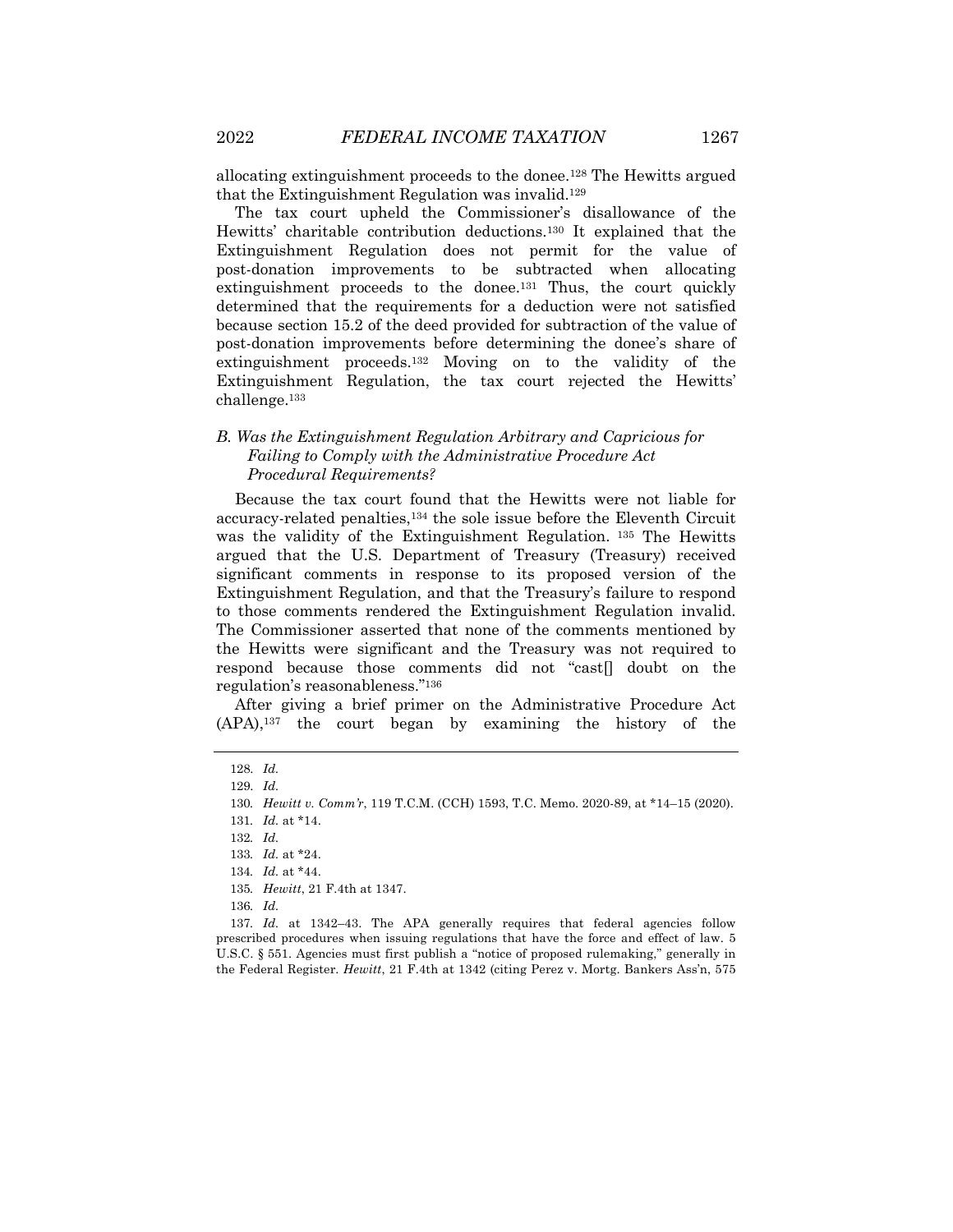Extinguishment Regulation. The Treasury proposed the Extinguishment Regulation on May 23, 1983.138 The Treasury received comments from ninety organizations and individuals through more than 700 pages of commentary.139 Of the ninety commenters, thirteen commented on the proposed extinguishment provisions.140

The most detailed comment came from the New York Landmarks Conservancy (NYLC). <sup>141</sup> NYLC urged the Treasury to scrap the extinguishment proceeds regulation altogether. Specifically, NYLC claimed that it would thwart the congressional intent behind section 170(h) of the Code by discouraging charitable donations of easements and noting that the remote possibility of extinguishment rendered the proposed language unnecessary. NYLC also expressly commented on the issue of whether the value of post-donation improvements should be considered when allocating extinguishment proceeds to the donee. NYLC observed that the proposed language contemplates that the ratio value used in the allocation formula will remain fixed forever. Accordingly, this language ignores an appropriate circumstance for modification of the ratio. NYLC presented mathematical examples illustrating how the proposed language "would obviously be undesirable to the prospective donor and would constitute a windfall to the donee organization."142

Although NYLC's comment was the most extensive—and the only comment to address the post-donation improvement language adopted in section  $1.170A-14(g)(6)(ii)$ —several other commenters expressed

U.S. 92, 96 (2015)). After giving notice, the agency must provide the public with an opportunity to provide comments to the rule by submitting written data, arguments, and other responses. *Mortg. Bankers Ass'n*, 575 U.S. at 96. The agency must consider the comments received, and significant comments require an agency response. *Id.* Finally, the agency must provide a concise statement of the basis for the rule and its purpose when promulgating the final rule. *Id.* This statement must provide enough detail to "enable the reviewing court to see the objections and why the agency reacted to them as it did." *Hewitt*, 21 F.4th at 1342 (quoting Lloyd Noland Hosp. & Clinic v. Heckler, 762 F.2d 1561, 1566 (11th Cir. 1985)). Together, this rulemaking framework provides "'affected parties fair warning of potential changes in the law and an opportunity to be heard on those changes' while 'affording the agency a chance to avoid errors and make a more informed decision.'" *Id.* at 1343 (quoting Azar v. Allina Health Servs., 139 S. Ct. 1804, 1816 (2019)) (alteration in original).

<sup>138</sup>*. Hewitt*, 21 F.4th at 1343 (citing Qualified Conservation Contribution; Proposed Rulemaking, 48 Fed. Reg. 22940 (May 23, 1983)).

<sup>139</sup>*. Id.* at 1345.

<sup>140</sup>*. Id.*

<sup>141</sup>*. Id.*

<sup>142</sup>*. Id.*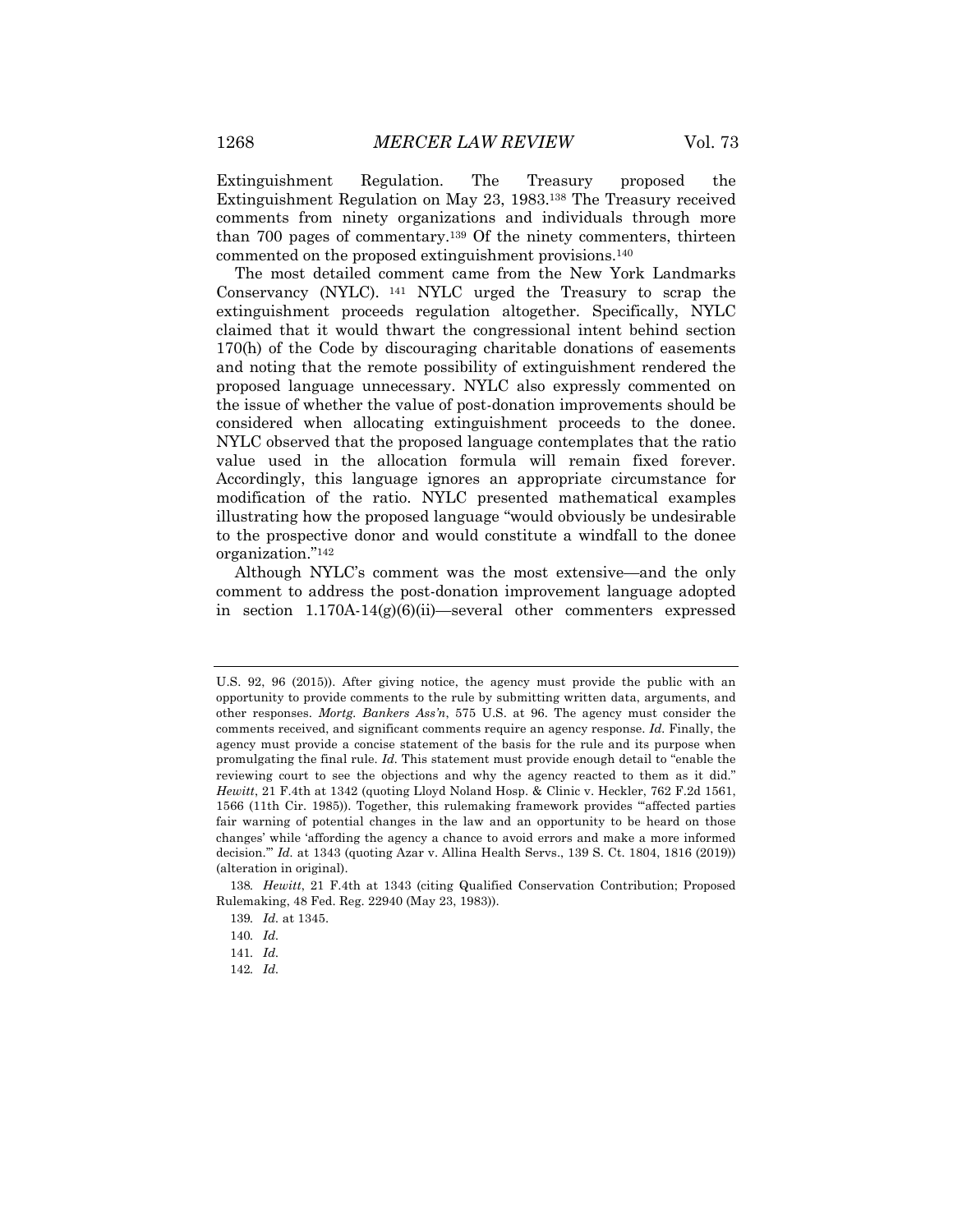concern with the proposed proceeds regulation.143 These comments ranged from warnings that the regulations would "create a potential disincentive to the donation of easements," to concerns that the regulations would "unnecessarily restrict" the amounts payable to charitable easement holders.144

In total, seven commenters either criticized or urged caution with respect to the proposed extinguishment regulations.145 Although the preamble to the final regulations stated that the Treasury had "considered . . . all comments regarding the proposed amendments," the final rule did not discuss or respond to the NYLC or other commenters concerning the extinguishment proceeds regulation.146

The Eleventh Circuit then proceeded to discuss the tax court's decision in *Oakbrook Land Holdings, LLC v. Commissioner*,147 which the tax court relied heavily upon in rejecting the Hewitt's arguments regarding the validity of the Extinguishment Regulation.148 In *Oakbrook*, the tax court considered a similar challenge to the validity of the Extinguishment Regulation.149 There, the tax court found the Treasury's statement in the preamble that it considered all comments to be sufficient evidence that the relevant matters were appropriately considered.150 The tax court characterized NYLC's comments as a "supposition that [the] Treasury may reasonably have discounted," pointing out that NYLC did not offer a proposed alternative rule and that its comment specifically addressing post-donation improvements only accounted for one paragraph out of more than 700 pages of written commentary received.151 According to the tax court, the broad purpose statements in the preamble to the final regulations were sufficient to allow the court to "obvious[ly]" infer the reason for the Treasury's actions.152

The *Oakbrook* decision, however, was not unanimous. <sup>153</sup> In an opinion concurring in the result, Judge Toro found that the Treasury failed to respond to all significant comments received in the rulemaking

<sup>143</sup>*. Id.* at 1345–46.

<sup>144</sup>*. Id.* at 1346.

<sup>145</sup>*. Id.* at 1345–46.

<sup>146</sup>*. Id.* at 1346.

<sup>147.</sup> 154 T.C. 180 (2020).

<sup>148</sup>*. Hewitt*, 21 F.4th at 1347 (citing *Oakbrook*, 154 T.C. at 192).

<sup>149</sup>*. Oakbrook*, 154 T.C. at 193.

<sup>150</sup>*. Id.* at 191–92.

<sup>151</sup>*. Id.* at 192–93.

<sup>152</sup>*. Id.* at 194–95.

<sup>153</sup>*. Id.* at 223 (Toro, J., concurring).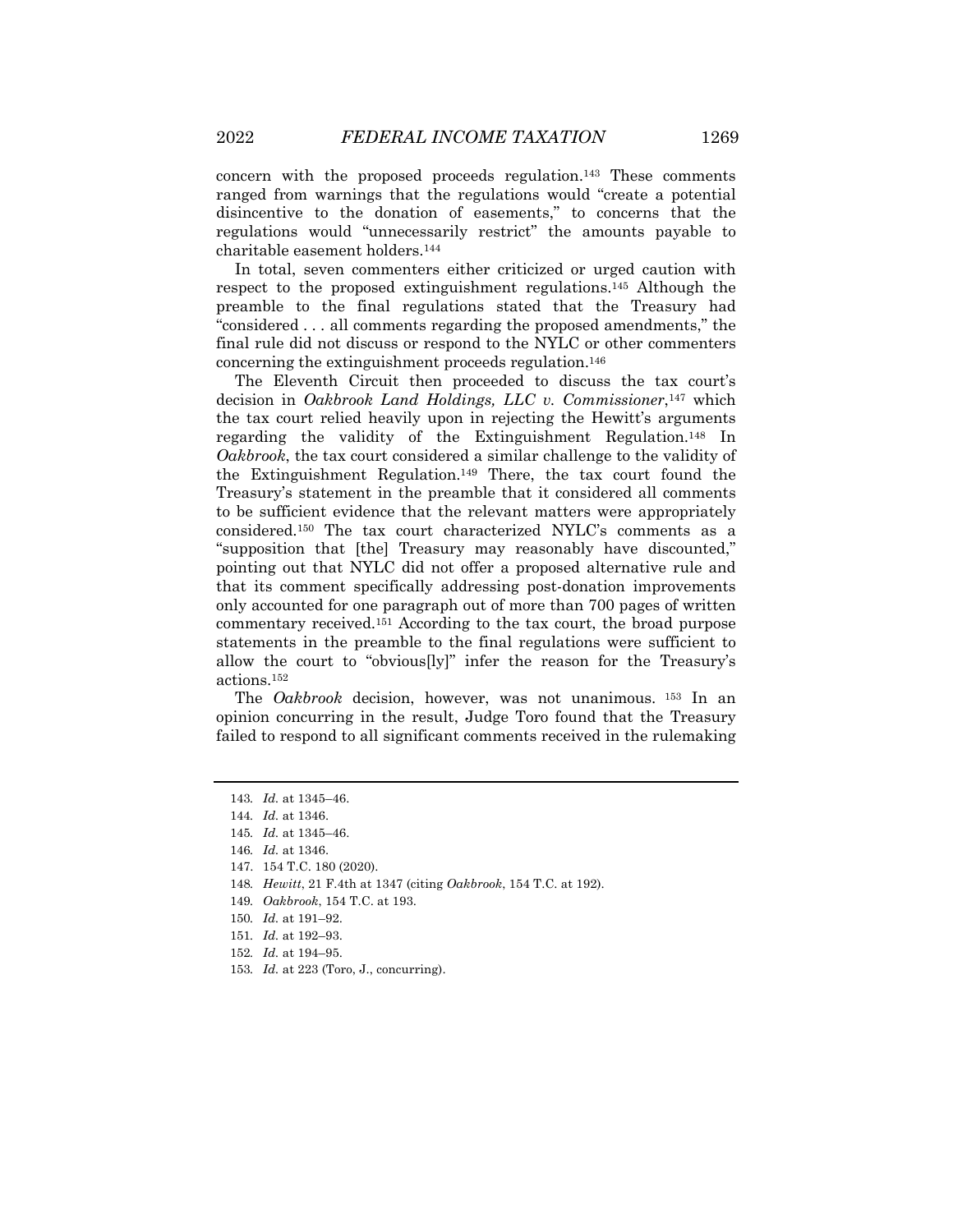process. He noted that the Treasury's response to comments received required only two pages in the Federal Register despite receiving more than 700 total pages of comments.154 Judge Toro also stated that NYLC's comments expressly addressing specific proposed language and detailing how the purpose of the statute would be thwarted by that language were significant because they "challenge[d] a fundamental premise' underlying the proposed [regulation]."155 Similarly, Judge Holmes found the Treasury's explanation to be inadequate, noting that agency responses with even greater detail have been deemed invalid.156

Upon consideration of the agency record, the tax court's decision in *Oakbrook*, and various other precedent, the Eleventh Circuit concluded that the Extinguishment Regulation was rendered invalid as an arbitrary and capricious agency action because the Treasury failed to respond to significant comments in the final rule.157 In doing so, the court found its decision in *Lloyd Noland Hospital and Clinic v. Heckler*<sup>158</sup> to be instructive.<sup>159</sup>

In *Lloyd Noland*, the plaintiff argued that a regulation promulgated by the Department of Health and Human Services (HHS) was invalid because HHS failed to respond to comments questioning the reliability of a study upon which HHS relied in promulgating the regulation.160 The court held that HHS's broad purpose statements in the rule's preamble were insufficient, explaining that such statements must provide enough detail for a reviewing court to understand why the agency responded the way it did.161

The court quickly concluded that the NYLC's comment to the proposed Extinguishment Regulation was significant.162 NYLC's comments noted that the proposed regulation would thwart congressional intent and actually discourage donations. The comments also presented mathematical evidence demonstrating that the proposed extinguishment proceeds formula would "obviously be undesirable to the prospective donor and would constitute a windfall to the donee

<sup>154</sup>*. Id.* at 221 (Toro, J., concurring).

<sup>155</sup>*. Id.* at 216 (Toro, J., concurring) (quoting MCI WorldCom, Inc. v. FFCC, 209 F.3d 760, 765 (D.C. Cir. 2000)).

<sup>156</sup>*. Id.* at 245–48 (Holmes, J., dissenting) (discussing Dominion Res., Inc. v. United States, 681 F.3d 1313, 1319 (Fed. Cir. 2012)).

<sup>157</sup>*. Hewitt*, 21 F.4th at 1349–50.

<sup>158.</sup> 762 F.2d 1561 (11th Cir. 1985).

<sup>159</sup>*. Hewitt*, 21 F.4th at 1350.

<sup>160</sup>*. Id.* (citing *Lloyd Noland*, 762 F.2d at 1563).

<sup>161</sup>*. Id.* (citing *Lloyd Noland*, 762 F.2d at 1566).

<sup>162</sup>*. Id.* at 1351.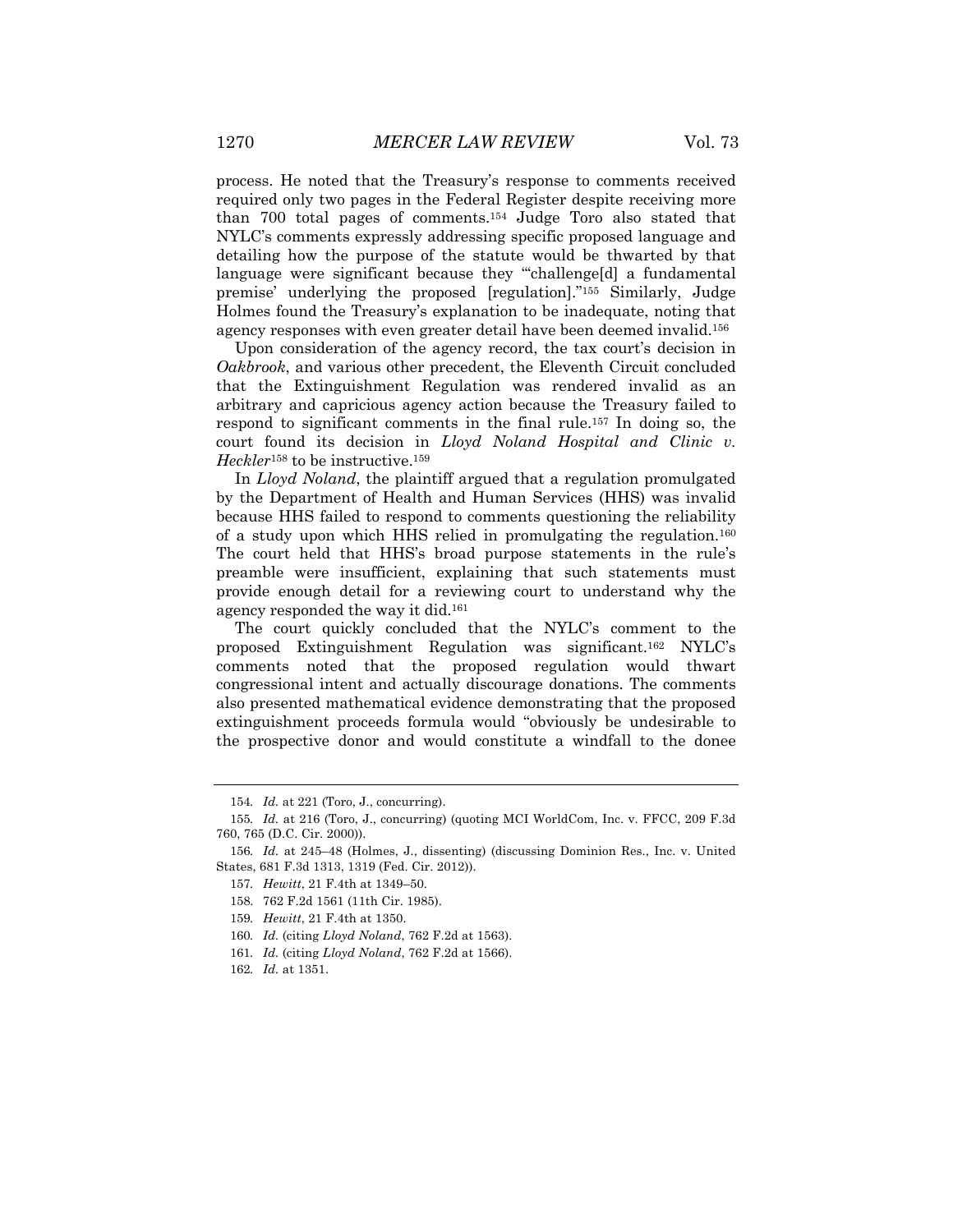organization."163 This comment challenged the fundamental premise of the proposed regulation, thereby requiring a response from the Treasury. In rejecting the Commissioner's argument that the comments were not significant because they did not "cast doubt on the reasonableness of the [regulation]," the court observed that NYLC's comments warned that the proposed extinguishment proceeds language would discourage the very donations that Congress sought to encourage when enacting section 170(h) of the Code.<sup>164</sup> By highlighting how the proposed regulations would counteract the congressional intent, which was purportedly "reflected" in the final regulations, NYLC did, in fact, cast doubt upon the reasonableness of the regulation.165

Additionally, the court rejected the Commissioner's final argument that the statement in the preamble that "all comments" had been considered coupled with some minor revisions to the proceeds language was sufficient and concluded that the revision did not "provide any indication that [the] Treasury was responding to NYLC's significant comment about the post-donation improvements issue."166

#### *C. Conclusion*

*Hewitt* is an interesting plot twist in the conservation easement saga. Given the Treasury's historical position that its regulations were merely interpretive and, therefore, outside the scope of the APA,<sup>167</sup> it is possible that more Treasury Regulations could be susceptible to challenge. Will *Hewitt* serve as an invitation for future taxpayer attacks on Treasury Regulations? Or will it merely embolden participants in conservation easement transactions?

#### IV. CONCLUSION

Because the Code was amended to allow charitable contribution deductions for qualified conservation contributions, Congress was aware that the conservation easements presented the potential for

<sup>163.</sup> *Id.*

<sup>164</sup>*. Id.* at 1351–53.

<sup>165</sup>*. Id.* at 1352.

<sup>166</sup>*. Id.* at 1353.

<sup>167</sup>*. Id.* at 1346–47 ("[A]lthough a notice of proposed rulemaking which solicited public comments was issued, the Internal Revenue Service concluded when the notice was issued that the regulations are interpretive and that the notice and public comment procedure requirement of 5 U.S.C. § 553 [of the APA] did not apply.") (quoting Income Taxes; Qualified Conservation Contributions, 51 Fed. Reg. 1496-01, 1498 (Jan. 14, 1986) (codified at 26 C.F.R. pt. 1, 20, 25, 602)).